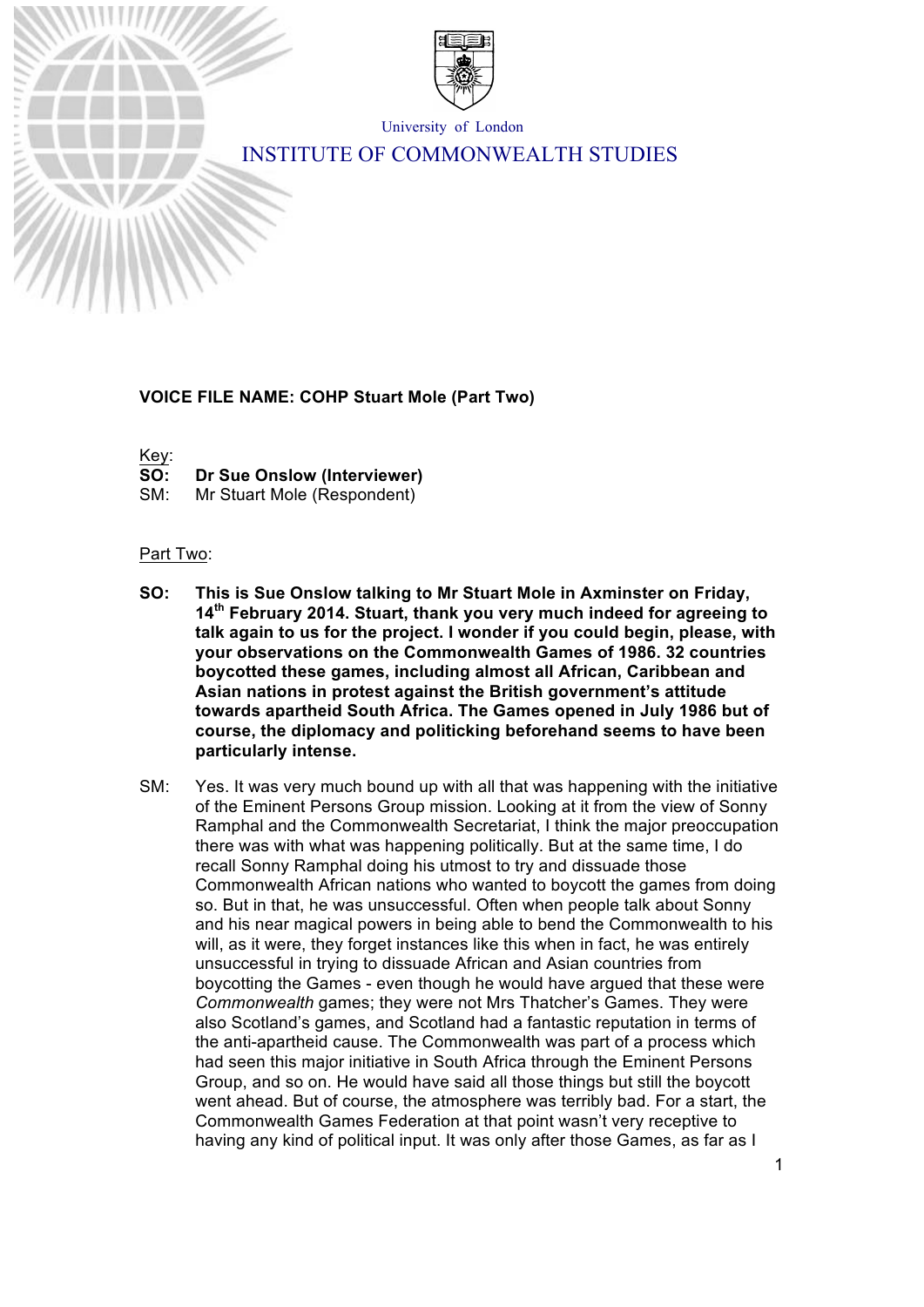recall, that they recognised that they needed political help; that they needed to deal with the political dimension of something as major as this crisis. So, the '86 Games ended up being a big wakeup call for all sorts of reasons and the very survival of the Commonwealth Games in the future hung in the balance. From that period, it became much more professional in all sorts of ways.

But I think that Sonny's ability to work on behalf of the Games and in saving the Games was limited, even though he did all that he could. This was all in the period when the Eminent Persons Group had come back and had issued its report, which had become a Penguin bestseller. It had been published in different language editions around the world and was given prominence at the Sanctions Conference in Paris during the summer, as it was in the debate in the US Senate where the United States Congress adopted measures against the wishes of Ronald Reagan. As far as I recall, Reagan vetoed the legislation because, of course, the axis with Mrs Thatcher there was very strong. And we were coming up to the London Commonwealth mini-summit just a week or so later from the end of the Games - the mini-summit where Mrs Thatcher was going to go head-to-head with her fellow heads and looked like being very hostile to the idea of any kind of further sanctions resulting from the Eminent Persons Group Report.

So it was a horrendous time but of course, the Games were made all the worse by the kind of financial mismanagement that occurred: the fact that there wasn't adequate funding from the word 'go'; and that when they were looking for a financial 'white knight', they turned to Robert Maxwell. That was a disaster too. So from all sorts of angles, the '86 Games were terrible.

- **SO: Stuart, do you remember when the possibility of a boycott first raised its head? The Eminent Persons Group had come out of the Nassau meeting of 1985 and had gone down to South Africa in February of '86; so even at that point, was there gathering momentum for boycotting the Commonwealth Games or was there a precipitating event?**
- SM: I really can't remember that, Sue. I was going backwards and forwards between London and South Africa between February and May. And therefore, I may well have been unaware of what was developing. My recollection was that the boycott movement didn't gather strength until later in the year. I mean, what I suspect may well have been the case is that it was only after the publication of the EPG report that it gathered momentum. I think the EPG left South Africa on 19<sup>th</sup> May and the report was published in June. And I think that Mrs Thatcher reacted very strongly at that stage. There were all the other pressures for sanctions. She, of course, sent, well, Geoffrey Howe went to South Africa on behalf of the European Union. So she would have been still hoping to salvage something from negotiations rather than further sanctions. And my feeling was that the boycott came rather late and rather out of the blue. I don't think it was something that had been festering for a very long time but I stand to be corrected on that.

#### **SO: Do you remember who, or which country was the main swing behind the boycott?**

SM: No, I don't.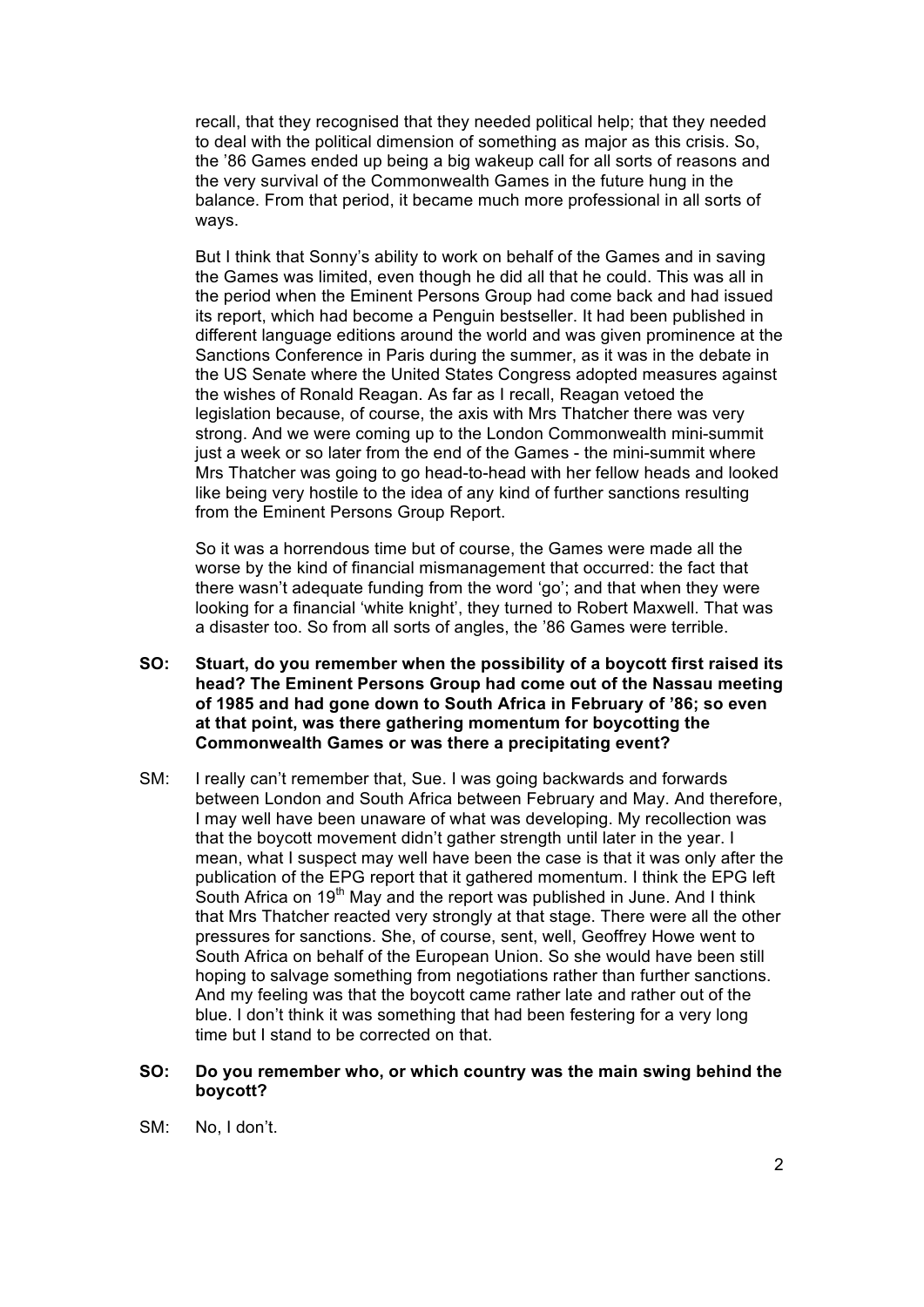- **SO: It will be in the Secretariat archives.**
- SM: Yes.
- **SO: Was there a debriefing after the Commonwealth Games? Did Sonny sit down with his key lieutenants at the Secretariat to think about how to manage the Commonwealth Games thereafter? You said that the Commonwealth Games Federation realised that they needed some political guidance.**
- SM: Yes.

# **SO: And was this provided by the Secretariat, or did they go elsewhere?**

- SM: I don't remember specifically, but I do know that there was a clear understanding from here on that the Secretary General had to be much more involved in these issues and that there needed to be a closer relationship between the intergovernmental political side and Commonwealth sport. Now, I can't quite remember in what year the CHOGM Committee on Sport was established but Terry Dormer was certainly the Liaison Officer for Sport for quite a while.
- **SO: So, as you say, it was an instance of Sonny being thwarted in terms of his charismatic diplomacy. He was not able to persuade African Commonwealth countries that they shouldn't use the venue of the Edinburgh Games as a boycott...**
- SM: Because of Mrs Thatcher, effectively.

# **SO: It's interesting too because you refer to Scotland having a strong record on sport and apartheid, in the Gleneagles Agreement of 1977.**

SM: Yes. That wasn't a specific Scottish initiative. It just happened to be in Scotland. But even so, Scotland had had a very long-lasting and strong record in terms of opposing apartheid, so they felt particularly cheated by the outcome, and they had had such a good Commonwealth Games in 1970. I think many thought they would simply repeat that great success and instead it turned into this terrible disaster.

# **SO: Do you recall Sonny trying to press Mrs Thatcher to take a firmer stance against a British Lions tour of South Africa?**

- SM: I really can't remember the British Lions tour at all. Of course, the controversies surrounding the New Zealand tour of South Africa, and then the Springbok tour of New Zealand were ferocious. My personal feeling is that it was less a question about apartheid in sport and more a question of reacting to Mrs Thatcher on sanctions. There may have been some justification in terms of supporting apartheid but actually, the real essence of the disagreement and the boycott was disagreement with Mrs Thatcher about sanctions. It sat in the very middle of all that debate.
- **SO: Well, speaking of 'sitting in the very middle of it', you referred to the London mini-summit which was convened in August of 1986, and attended by seven Commonwealth heads.**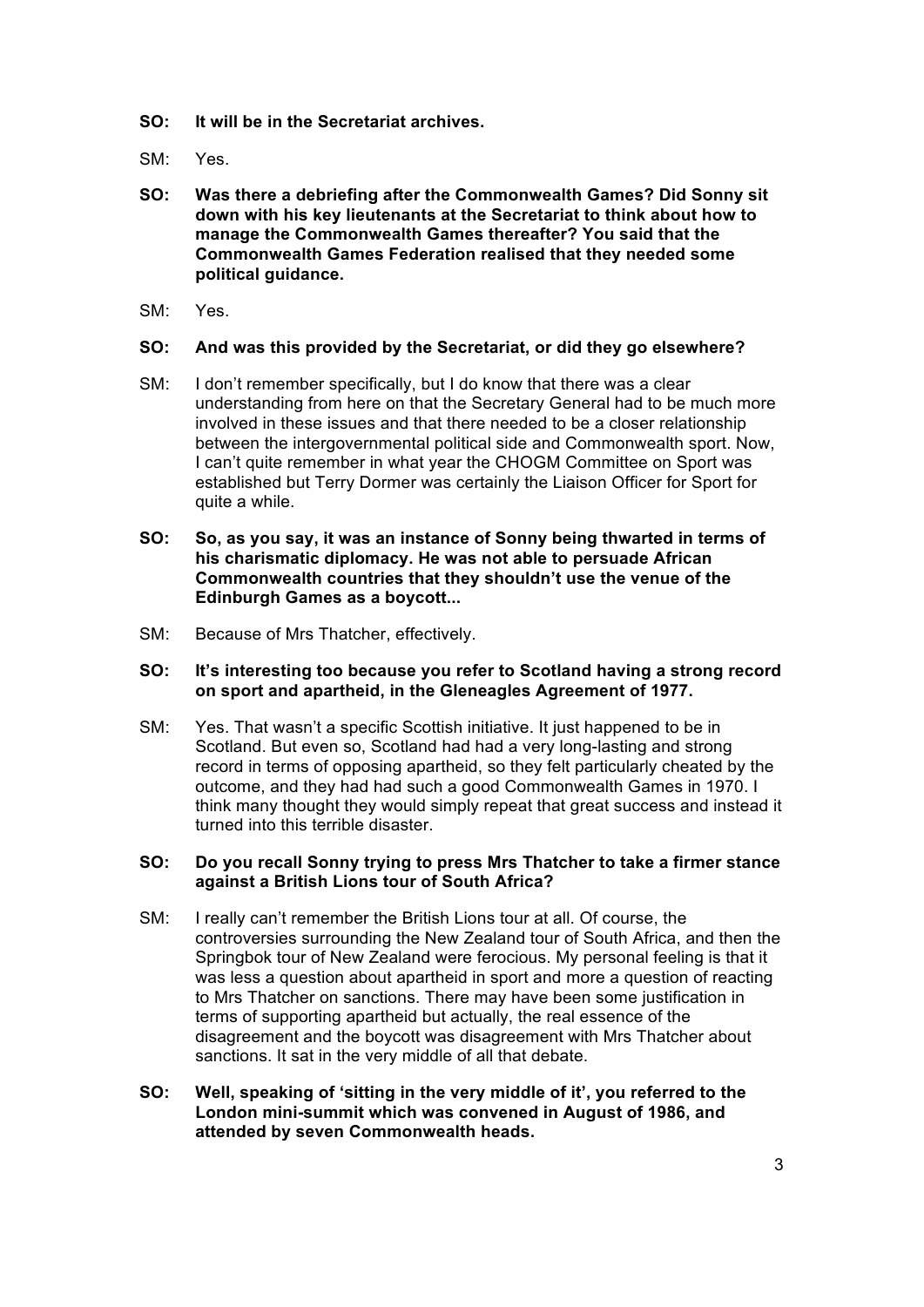SM: Yes.

# **SO: The Prime Ministers of Australia, India, Zimbabwe, Canada, Zambia and the Bahamas, with Prime Minister Pindling...**

 $SM:$  in the chair.

# **SO: How clearly do you remember that mini-summit?**

SM: Well, I remember that pretty well compared with other things I don't remember! What was particularly interesting, first of all, was that Marlborough House was the venue. Marlborough House hadn't been used for a heads of government meeting of any kind since '69. It had simply become too small – or, rather, the Commonwealth had got too big to fit into Marlborough House. This being a special summit, that was different. They reduced the table in the main Conference Hall to accommodate the seven heads. They used the Green Room as the lounge for the heads of government and we made various rooms available for heads of delegation. We had a security cordon around Marlborough House with military police on the roof and so on. Second, it was a fascinating summit. In particular, I think there was a mood of great confrontation which I think comes back to what happened over the Games, and a feeling that Mrs Thatcher was not going to give an inch on this. There is Sonny's famous story of the dinner the night before at Buckingham Palace where the Queen was alone with the seven heads of government and with Sonny, and where, in Sonny's words, she left the gathering in no doubt that she expected them to reach a result. Of course, it's worth remembering that there had been that newspaper article.

#### **SO: In the** *Sunday Times***.**

SM: In the *Sunday Times*. Yes.

# **SO: Yes, when Michael Shea, the Queen's private secretary, was the reputed source.**

SM: That's right. And that added fuel to the flames. It was of course denied by Buckingham Palace but I think that a lot of people felt that it probably represented the private views of the Queen. Looking at it nowadays, it wouldn't be very remarkable, would it? To deduce from that she was devoted to the Commonwealth. She would have grown up with it developing as a multiracial association and she would not have wanted a situation where it was being forced to the point of dissolution. However, at the beginning of the London meeting, Mrs Thatcher was immovable and she was also very insensitive in her reading of apartheid in South Africa. A lot has been made recently about how committed she was against apartheid and what a wonderful record she had. That wasn't what came across. In front of notable African leaders, she gave a perspective that was very narrow, very white based, (showing) very little appreciation of what apartheid meant for black Africans or for Indians, or for coloured people. And she left the meeting at lunchtime and left Sir Geoffrey Howe to take over; it was in a very dangerous state as a result and it took Geoffrey Howe the afternoon to pull things back together.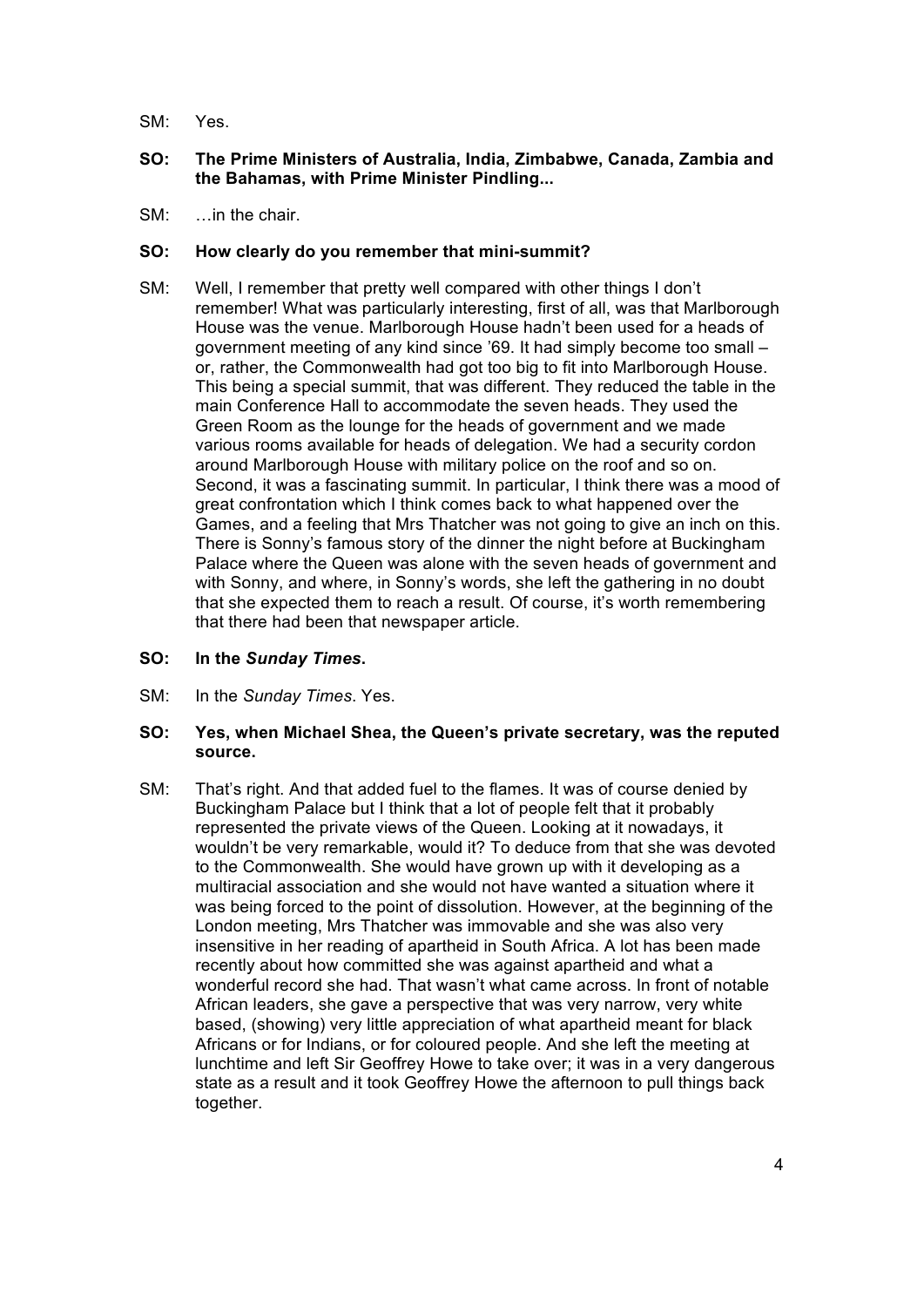- **SO: Peter Marshall said that the order of speakers was deliberately chosen so that Geoffrey Howe would speak early on in the proceedings - to ensure the voice of reason would be read into the record, as he put it and to provide a certain calm to the very confrontational atmospherics of this meeting. What you are describing is that Thatcher was there and in obvious competitive mood at the start and then had to leave for other government business. So there was a degree of fortuitous rearrangement of the chairs and Geoffrey Howe was then speaking and able to calm discussion?**
- SM: Well, I stand to be corrected by the record and it would be really interesting to read. My recollection was that Mrs Thatcher spoke early in the conference in the morning, and then left at lunchtime; and it was in the afternoon that Geoffrey Howe came in and rescued things.

#### **SO: Do you remember how he did it? The record will show his use of language, but not the manner of delivery.**

- SM: He had a much more emollient attitude and so he was much more soothing. He came across as being much more understanding of the total perspective.
- **SO: Had you known that when Mrs Thatcher met President PW Botha in 1984 that Geoffrey Howe's son, as well as the British Ambassador to South Africa, John Leahy's son, were at the anti-apartheid demonstration in Trafalgar Square?**
- SM: Oh really?
- **SO: Yes.**
- SM: *[Laughter].* Brilliant. So I don't recall the detail of what was said. If I read the record, I would be reminded of some of the key elements of the debate. Obviously, the meeting came to a conclusion that did admit some further agreed sanctions, as well as a list of measures which Britain absented itself from. Strangely, after that high water mark of getting Mrs Thatcher on board, she then had a period of hardening her stance. This was so at the '87 Vancouver CHOGM and her attitude to the ANC as a terrorist organisation. And even up to the '89 Kuala Lumpur CHOGM, on the eve of Mandela's release, she was taking a very hard line.
- **SO: And the paradox is that this is the period – as you know better than most – in which Mrs Thatcher was recommending to President Botha that Nelson Mandela should be released; there were the exploratory probes to the ANC, and the Mells Park discussions. She was aware of the private contacts between South African business, and the exiles and opponents of the apartheid regime.**
- SM: Yes. It is very paradoxical and I don't think I have a proper answer for that. Of course, she always had a very close and perhaps primary interest in East-West relations, the end of the Cold War and German reunification. The problems of apartheid in South Africa were of secondary importance in that respect and perhaps she was, in some respect, on autopilot in her approach. But I don't know why she persisted for so long in such a negative view.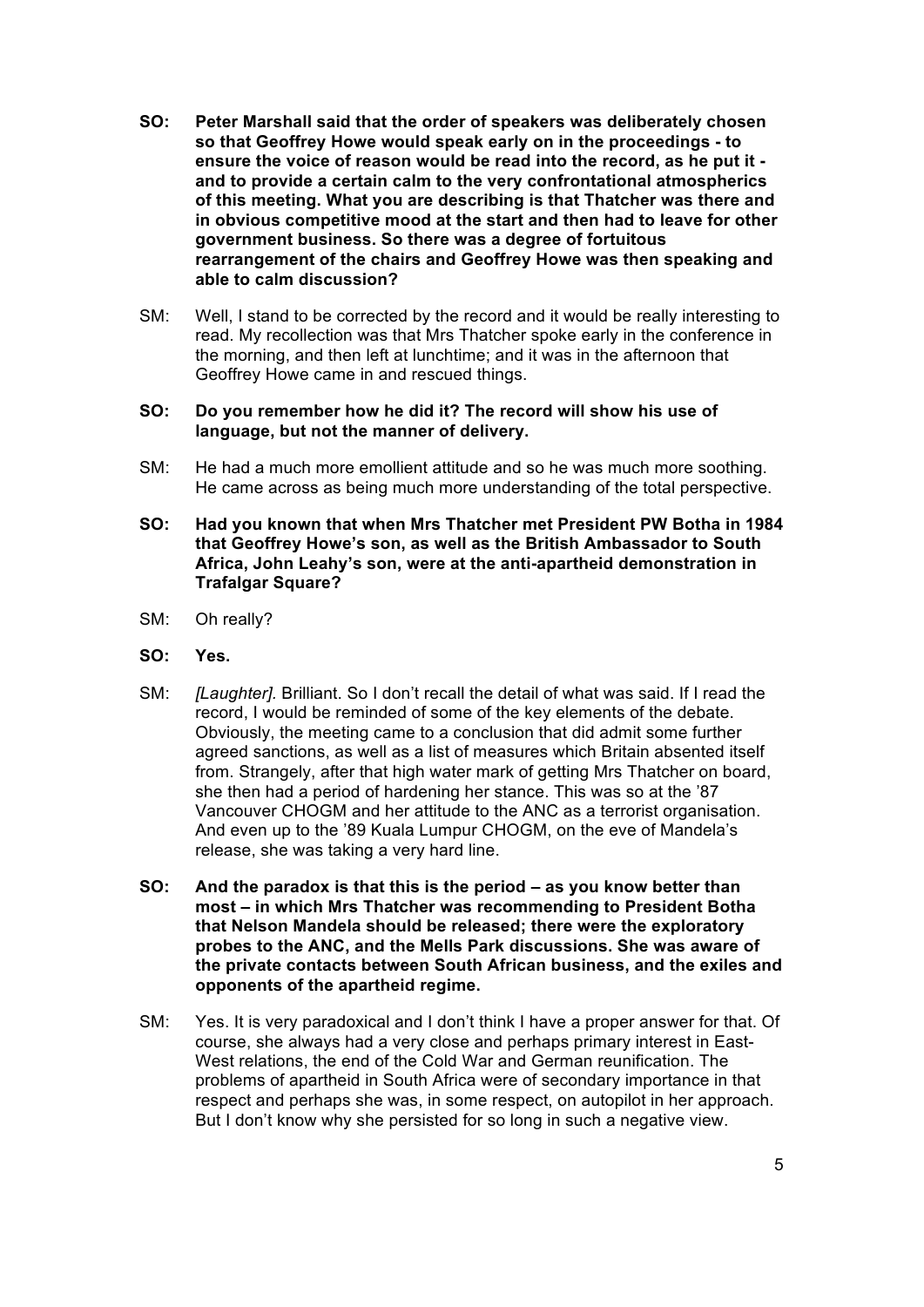# **SO: Well, her negativity was on the question of economic and financial sanctions.**

SM: Yes.

#### **SO: Rather than on the question of change in South Africa.**

SM: Yes, but she didn't appear sincere about change in South Africa either. That was the key thing and that's what came across in the special summit meeting. And it's what came across in 1987, when she described the ANC as 'a typical terrorist organisation'. By implication, at that point, three years before Mandela's release when the South Africans were negotiating on this and other measures, she believed that Mandela was a terrorist. It's a strangely contrary position to be in, I think.

#### **SO: Of course, as you say, it's not just the actual words used; it's the impression that's conveyed.**

- SM: Yes.
- **SO: Which is as powerful in politics, and can be longer lasting and susceptible to a degree of distortion: the presentation of policy, not simply its content.**
- SM: Yes.
- **SO: In terms of other issues which were starting to challenge the Commonwealth, between '86 and '87, there was also the question of the coups in Fiji in 1987.**
- SM: Yes.
- **SO: Fiji's membership of the Commonwealth lapsed at the Vancouver meeting. How clear are your recollections of the diplomacy around that military overthrow of an elective government in Fiji? The first coup was in the May when Colonel Sitiveni Rabuka overthrew the elected government of Prime Minister Timoci Bavadra.**
- SM: At that stage there was no facility for suspension, so Fiji was effectively expelled. At the time of the second coup, they went through the same formula about a change to republican status that South Africa took in 1961 and with much the same outcome. They were reapplying for membership which, in most cases, would be a formality; but at that stage, it was clear from the results of the Retreat discussion at Lake Okanagan in the wings of the Vancouver CHOGM that they would not be welcome as a Republic or anything else within the Commonwealth membership. So it was not suspension; it was effectively expulsion.
- **SO: The politics and the diplomacy of all of this rolled out over the summer of 1987, because Prime Minister Bavadra tried to come to London. Was he in touch with Marlborough House that you recall? Was he trying to get into the Palace?**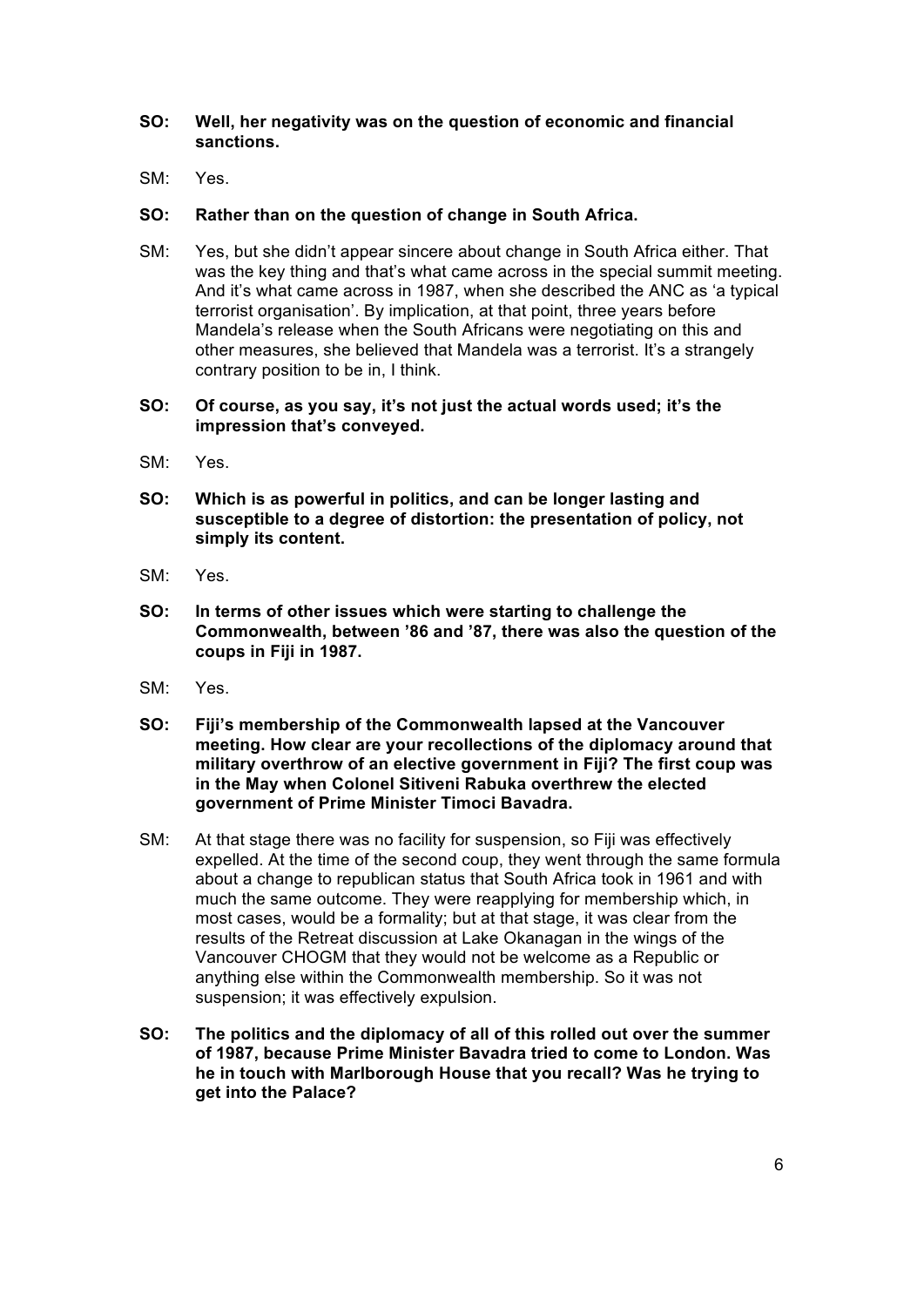- SM: I honestly don't remember what contacts there were between Sonny and Bavadra in the summer, but I do think that one should appreciate that Sonny took a very strong line about Fiji. This was a 'pro Bavadra line', if you like, and this was by no means an issue that was unanimous in Commonwealth circles. There was some sympathy for the indigenous Fijian position and some were critical of Sonny, arguing that as the public servant of the Commonwealth, there was a limit to how far he could go – and a limit to how far it was wise for him to go – in trying to get the result that he wanted. And the result that he wanted in Vancouver at the Retreat was for the Commonwealth to make a clear statement about its values and about how these values had been abused by what had happened with the two coups. And he managed to do that, although he got criticism for putting himself on the line in that respect. I think Mrs Thatcher had some sympathy for the indigenous Fijians. She supported the line but with a degree of personal reservation. I think some in the Pacific felt that this kind of almost legalistic view was perhaps not the whole story. If anything, Sonny was criticised [on the grounds] that he went too far in effectively leading Fiji's expulsion at Vancouver, rather than the other way around.
- **SO: Stuart, do you remember any discussion, or any concern that Fiji risked being another Sri Lanka? By that I mean that there was a potential for civil strife? There were press reports (I don't know how reliable these were) of Indian arms shipments to Lautoka. Was there any sort of underlying, or indeed overt concern at Marlborough House that things could become violent?**
- SM: I don't recall that. I think a coup in itself is a violent act, so even bloodless coups are violent in that respect, but I don't think there was an immediate anxiety at that point. That came in 2000...

# **SO: When George Speight took the hostages in the Fijian Parliament.**

SM: Yes, that was a very serious turn for the worse. But I think at that stage in the summer of 1987, here was a case where the Governor General continued, didn't he?

# **SO: Yes, he did. It was Ratu Penaia Ganilau.**

SM: Yes. And he continued for some while as a separate point of contact with Buckingham Palace keeping in very close touch with him. You know, rather similar to the Rhodesian experience after UDI.

#### **SO: Sir Humphrey Gibb, holding out in Government House.**

SM: Yes, but still continuing to try and maintain the Queen's writ, as it were.

#### **SO: Do you recall if Sonny was in contact in any way with Ratu Penaia?**

SM: I know that there was contact. This was principally through the Palace and I don't recall whether Sonny was in contact direct or how that was maintained. Of course, Fiji returned to the Commonwealth in '97 at the Edinburgh CHOGM, and there was quite a lot of Commonwealth activity prior to that in terms of trying to redraft a constitution. I can't remember when that process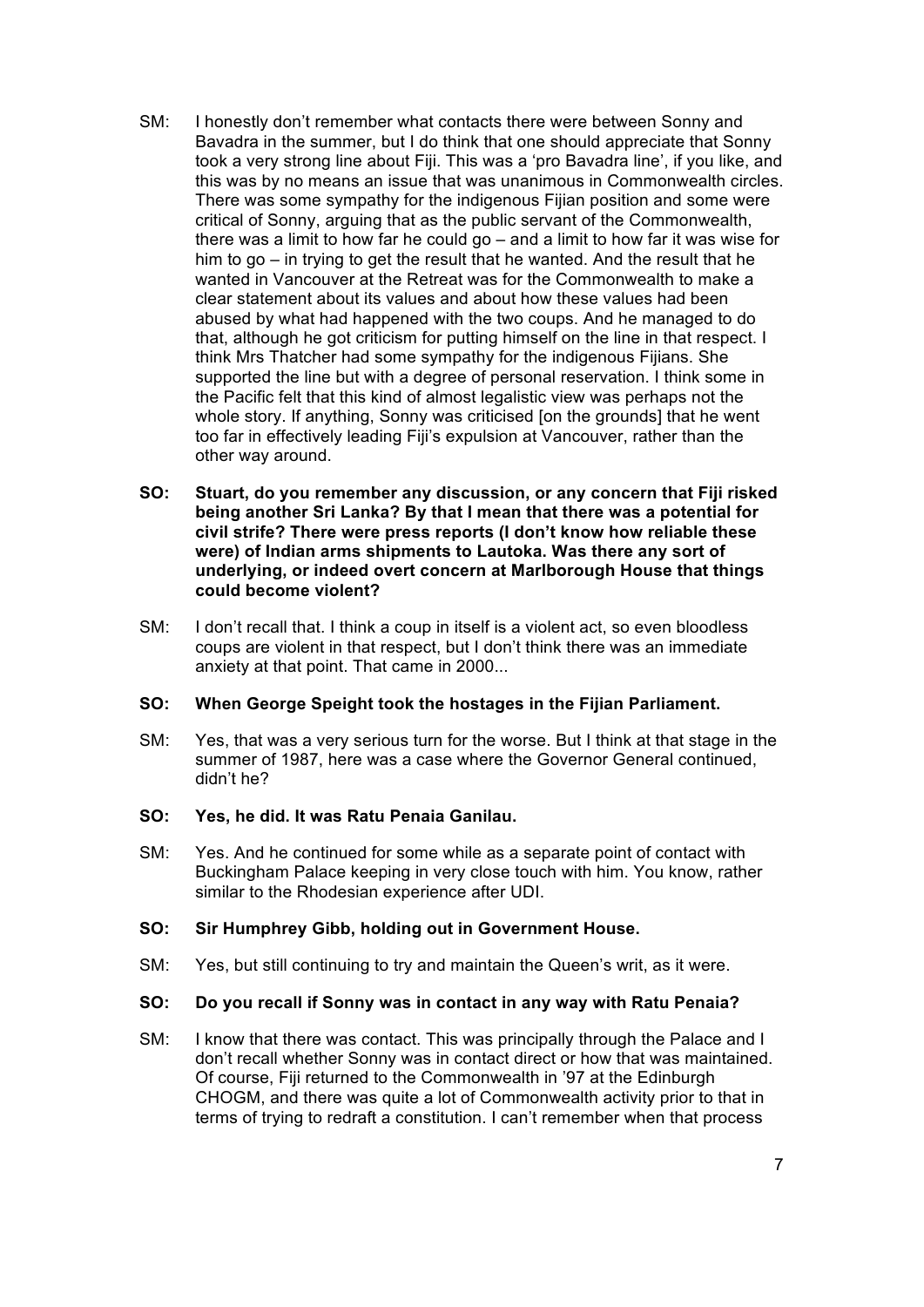was put in train but it would have been probably the end of Sonny's period, about '89, or '90. I can't remember.

- **SO: One closely-involved journalist observer has speculated – I'm not quite sure on what basis – that there may have been a conditioning element for Sonny of 'a wider Indian world' - of a view of Indians in Fiji as now becoming 'merely Fijian', rather than the implicitly superior 'indigenous Fijian'; and a concern that Indian communities had not been permitted to achieve positions of political influence and power in Guyana, and elsewhere. And that this may have subtly but importantly conditioned how he managed that particular challenge in Fiji in '87. Did he ever comment, that you recall?**
- SM: No*. [Pause].* And I would be very surprised if that was a real issue because after all, his own experience in Guyana, although he was an Indo-Guyanese himself by background, certainly didn't impede his own participation in Guyanese politics and the predominance of the Afro-Guyanese leadership. I never heard that as an aspect. What would be much more important for him as Secretary General, would be the fact that a very major member like India was taking a hard line, understandably. And therefore, he would want to listen carefully to what India said and would want to balance that against a lot of other things. So people, as they do, want to write in those motives, no doubt, but I would have thought it was much more important to accommodate India and India's wishes in any Commonwealth consensus on the issue.
- **SO: That was very much my sense, having lived in Fiji and followed Fiji politics since then. I personally identified India as being the crunch point, the linchpin of wider international political influence.**

**Stuart, you've commented before we started that the Vancouver CHOGM saw the setting up of the Foreign Ministers Committee on Southern Africa, chaired by Joe Clark. Joe Clark has taken part in this interview project, and given us considerable detail on CCFMSA. Please, if I could take you forward to the Kuala Lumpur summit. Dr Mahathir has been described as not being necessarily particularly sympathetic to the Commonwealth and the Commonwealth ideals before he came to power in Malaysia. I just wonder if you could add some reflections on Mahathir's gradual acceptance of the value and the possibilities provided by the Commonwealth in its multiple fora?** 

SM: Yes. Well, I think the first summit that Mahathir came to as Malaysia's Prime Minister was the Nassau CHOGM of 1985. And he began by being very critical of the Commonwealth, very dismissive of its value, and he set up a committee of officials to look at what possible value the Commonwealth had for Malaysia. After all, before that he had been very hostile to the UK with the 'Buy British Last' movement and so on.

#### **SO: Yes.**

SM: But the result of his internal inquiry in Malaysia was a positive one for the Commonwealth. It concluded that Malaysia could benefit very much from its membership. That led him to become a total convert to using the Commonwealth in a positive way and in particular, as part of his 20/20 Vision for Malaysia. The 20/20 Vision included the kind of major infrastructural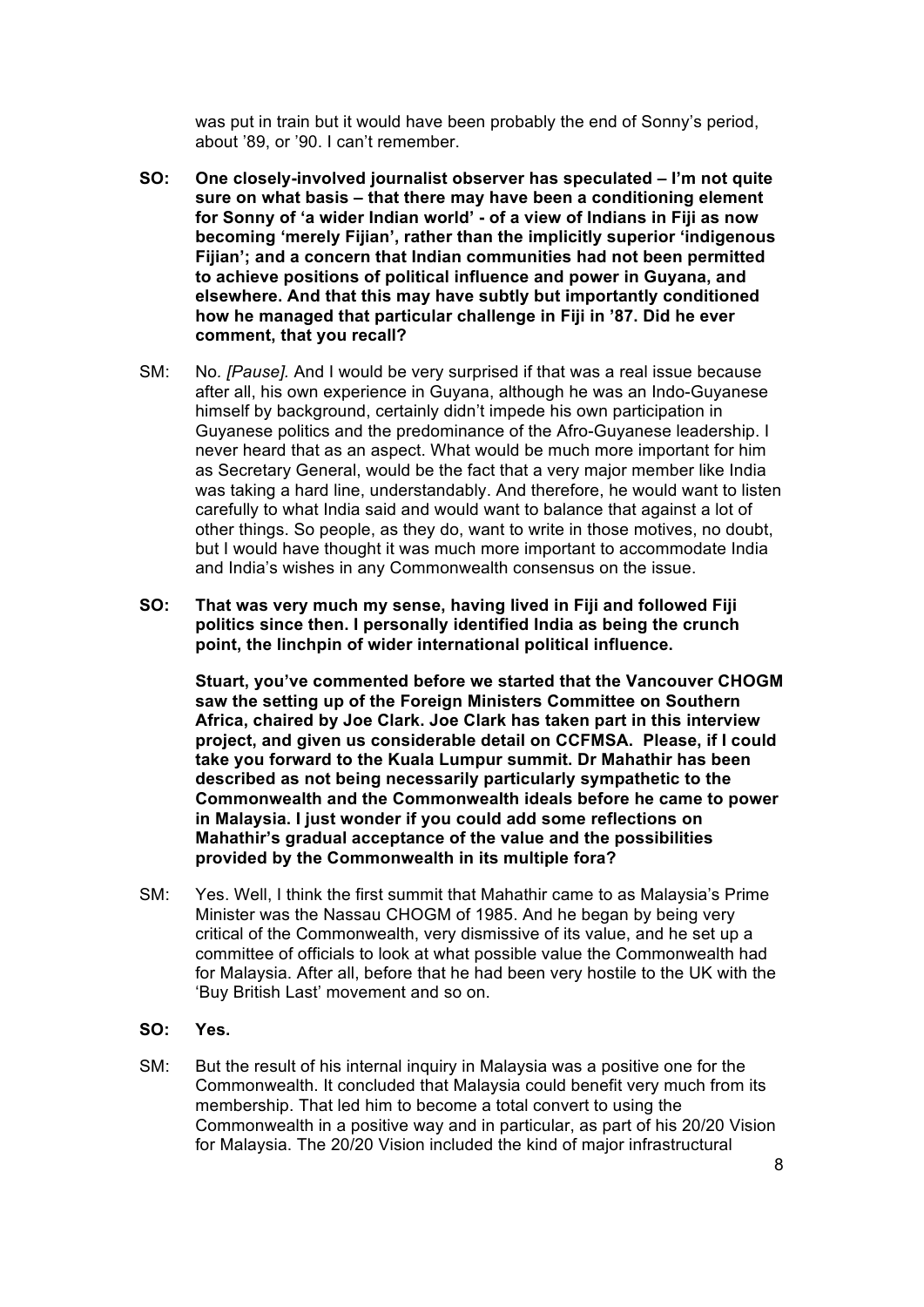issues that would help Malaysia to move down that path and certainly, Kuala Lumpur's hosting of the Commonwealth Games in 1998 was important. These were the first Games held in Asia and the first Games, apart from Kingston in Jamaica, held in a developing Commonwealth country. So, certainly the 1998 Games; the Kuala Lumpur summit was '89, wasn't it?

# **SO: Yes.**

SM: I believe he spoke in Vancouver at the '87 CHOGM about his, as it were, conversion, when he offered Kuala Lumpur for the '89 summit. He had the Commonwealth Parliamentary Association conference, I think, around that time, and the annual Finance Ministers meeting. He had the Games, he had a whole string of other meetings, including the Commonwealth Press Union Conference in Malaysia. These meetings and events resulted in tremendous improvements to the sporting, the conference, transport and the hotel infrastructure in Malaysia. That's not to say that there weren't also continuing points of tension with the Commonwealth, as much as with anyone else. Chief Anyaoku admired him and had a lot of sympathy for him. He saw that he was the darling of the developing world, and recognised his leadership there and would have been less worried about some of the differences that would have upset developed countries. But that's not to say that the Chief himself did not have difficulties with Mahathir. He did; and most notably was when the Chief was just beginning to institute a programme of election observer missions and when an election observer mission went to Malaysia...

#### **SO: Neville Linton talked about that in the interview he gave me.**

- SM: Yes, and it took a lot of exchanges between Chief and Mahathir before they could agree. Emeka had to put his foot down in terms of the independence and integrity of observer missions. That was really quite important because the Kuala Lumpur meeting led onto the Harare CHOGM in '91 and it was in Harare that Commonwealth Observer Missions were enshrined in the whole democracy programme. And of course, Mahathir chaired the High Level Appraisal Group that met immediately before Harare; so he was very much associated with this change. So if he couldn't personally, in his own country accept the change, then it was going to be a fairly hollow policy to present to the world.
- **SO: How much was there also a geostrategic regional dynamic in Mahathir's conversion to accepting the value of the Commonwealth, and its possibilities for providing an important platform for Malaysia? Do you know if Singapore and particularly Prime Minister Lee Kuan Yew was influential in persuading Dr Mahathir of the value of the Commonwealth – even if this was in a negative way? Whether in fact, there was a regional dynamic and dimension of Malaysia, Singapore, Brunei here, and the Commonwealth provided an additional platform to advance Malaysia's individual national interests in the region?**
- SM: Well, again, I can only speculate. It's a very interesting question but I think my interpretation would be exactly the opposite. I would think that the kind of preeminence of Lee Kuan Yew from Singapore would have been a reason why Malaysia was less interested in the Commonwealth. I think because of the whole history of Malaysia and Singapore...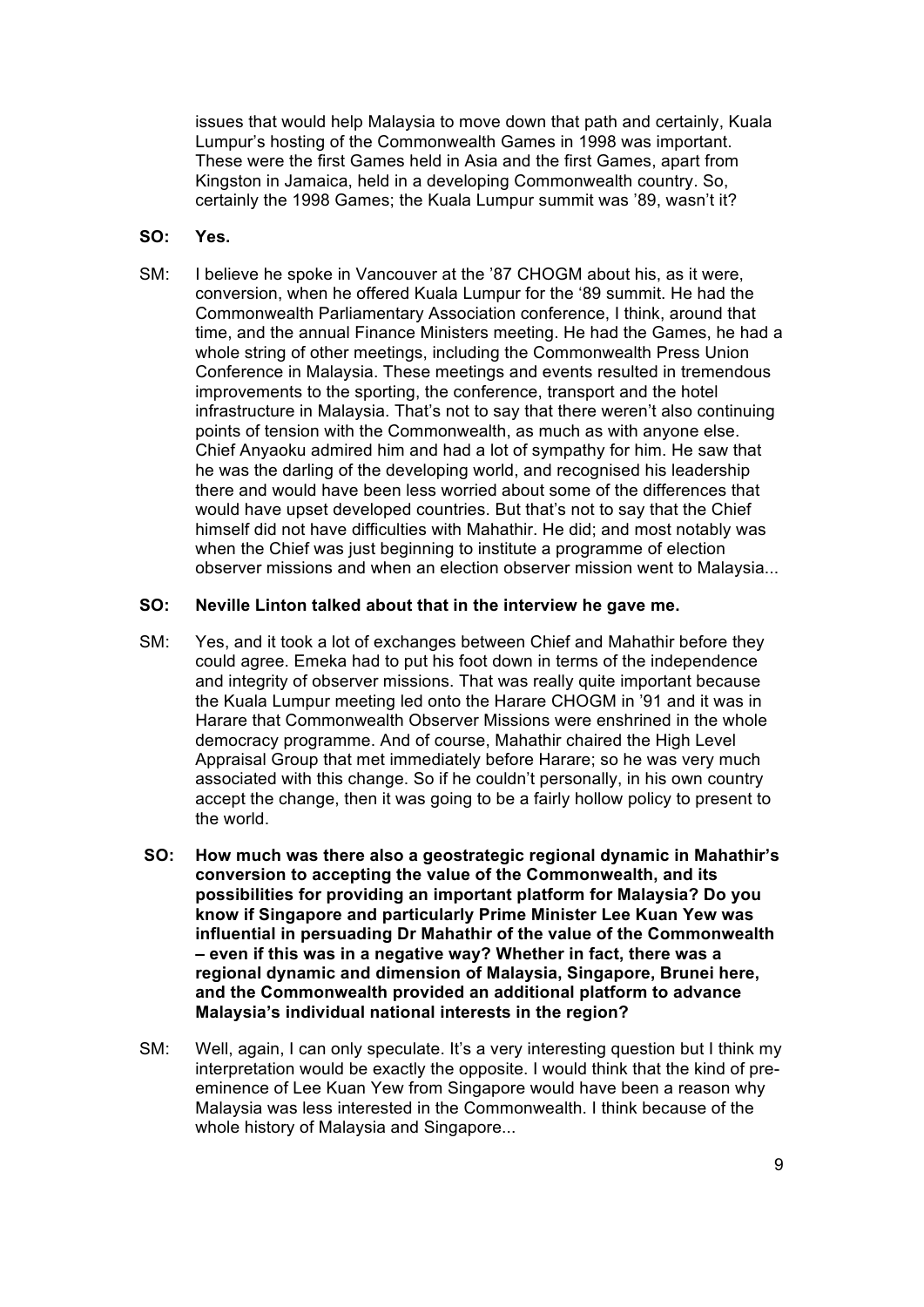# **SO: Of 'Confrontation' and the rupture of Federation?**

SM: And the racial difference between the two states and all the rest of it. I think the last person who would be taking advice on the Commonwealth from Lee Kuan Yew would be Mahathir. Lee Kuan Yew embraced the Commonwealth in an intellectual sense, but not in a very practical sense. And Singapore has always seemed to struggle with some of the practical contributions. Some would say it was a reflection of a Chinese culture that saw greater virtue in self-help rather than charity, contributing to aid programmes or that kind of thing.

# **SO: So not a natural generosity towards the CFTC?**

SM: No, not at all. Very small contributions to CFTC from Singapore and likewise to other Commonwealth programmes. Although their prosperity was rising very rapidly, this was not reflected in their generosity in contributing to Commonwealth programmes. So in a sense, Malaysia leapfrogged Singapore and went from being a sceptic to being an enthusiastic, and that gave Mahathir a much stronger voice in Commonwealth circles; and by then, of course, Lee Kuan Yew was no longer coming to meetings representing Singapore and although Mahathir didn't take the mantle of an elder statesman, he was certainly a major player in the Commonwealth at that stage.

# **SO: I was just trying to situate the regional rivalry.**

SM: Yes. I am not sure that Brunei would have featured very strongly in the mix. All credit to Don McKinnon that he has now brought the status of Brunei more to the fore. But amidst the growth of the democracy movement was this ambivalence about the status of Brunei.

#### **SO: Yes.**

SM: And that has now in recent years become rather more acute. On these very tricky issues, the Commonwealth Ministerial Action Group looked simply at the unconstitutional overthrow of governments and military regimes, and so on. Don McKinnon moved things further on, or attempted to, in terms of a focus on countries like Tonga and Swaziland. One could scarcely describe them as constitutional monarchies; no, they were absolute monarchies. But they are traditional societies with apparently a wide measure of political support.

# **SO: And these were hierarchical political cultures.**

- SM: Hierarchical, yes, possessing traditional forms of government but with some democratic structures also. So, in terms of the Secretary General's good offices, there has been an attempt to move onto these last remaining countries, of which Brunei is one, where with the best will in the world, their democratic credentials are not particularly high.
- **SO: Nicely put. Going back to trying to encourage democratic credentials at the Harare CHOGM, to what extent were you actively involved in the drafting of the Harare Declaration? I understand that Sir Robert Armstrong 'had another draft ready,' but Chief Emeka has presented**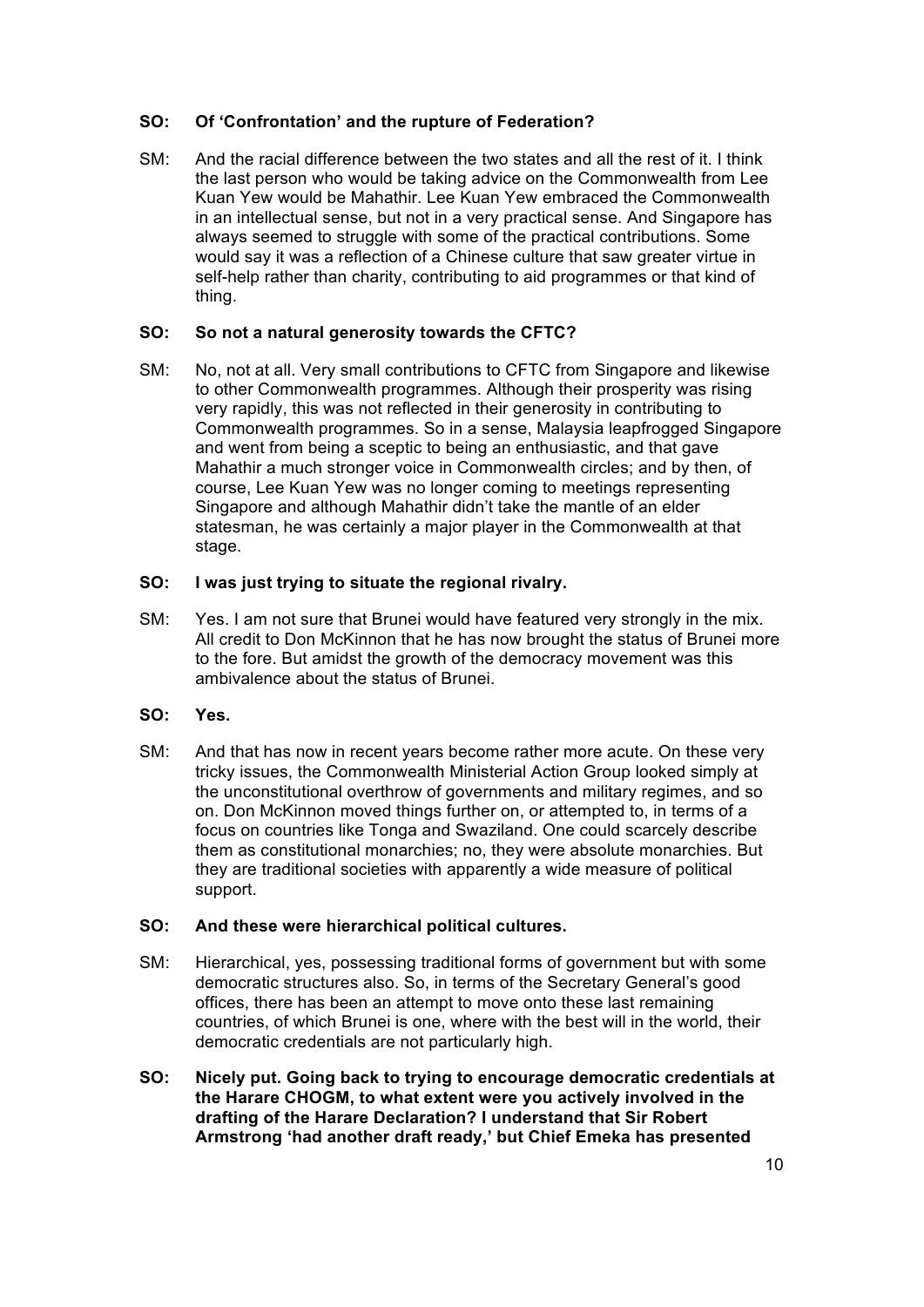**this as the product of having gone away on his own personal retreat and thinking about the Commonwealth in the changing international system, what was going on in South Africa, etc; and that he had to come forward with a new mission statement.** 

SM: Yes.

# **SO: Where were you personally in this drafting process?**

SM: *[Pause]* I can't remember in detail. All I can remember in general terms is that there was a lot of work in '89, following the Kuala Lumpur meeting and the election of Chief Anyaoku. Much of this was centred on the Working Group of Senior Officials on the High Level Appraisal, commissioned by the 1989 CHOGM. This appraisal process was important to Chief Anyaoku and to the tone of his period in office as Secretary General. He had his personal retreat and then came into office in 1990 and involved himself in the final meetings of the Working Group. So, he was very involved in the build up to Harare, including with the Working Group. That was going to feed into the High Level Appraisal Group which had a one-day meeting of ten heads of government, chaired by Mahathir before the Harare meeting opened. There was a draft declaration which the Secretariat had worked on.

# **SO: Would this have been principally Max Gaylard as head of Political Affairs?**

- SM: It would have originated in Political Affairs, and Moses Anafu would have been involved and also SK Rao, but the Secretary General would have had a very close hold on the document. We went to Harare with the Secretariat draft which had been circulated around governments and certainly, Armstrong had a British draft. My recollection was that essentially, there was a marrying of the British draft and the Secretariat draft; that's what I recall. And we went to the Retreat, which was at Elephant Hills by Victoria Falls. There were three of us from the Secretariat at the Retreat: myself, Lorna McLaren and SK Rao, tasked with helping service the Retreat discussions. The Harare Declaration was finally agreed at the Retreat by all heads, and then brought back to a full Executive Session in Harare. That's my recollection.
- **SO: In terms also of other influences and inputs, how far did the Commonwealth Human Rights Initiative have an ancillary role in encouraging a push towards the Harare Declaration? Or was that in fact incidental and autonomous, and really didn't have any bearing on...?**
- $SM:$  When was the
- **SO: Well, let's see. Richard Bourne considered the idea in 1988, so 1989 is when it was really gathering momentum. I'm just wondering when the CHRI set up offices in New Delhi.**
- SM: No, that move to New Delhi was later.
- **SO: It was '93, wasn't it?**
- SM: The New Delhi offices were established later. CHRI first of all had a presence in London, didn't it?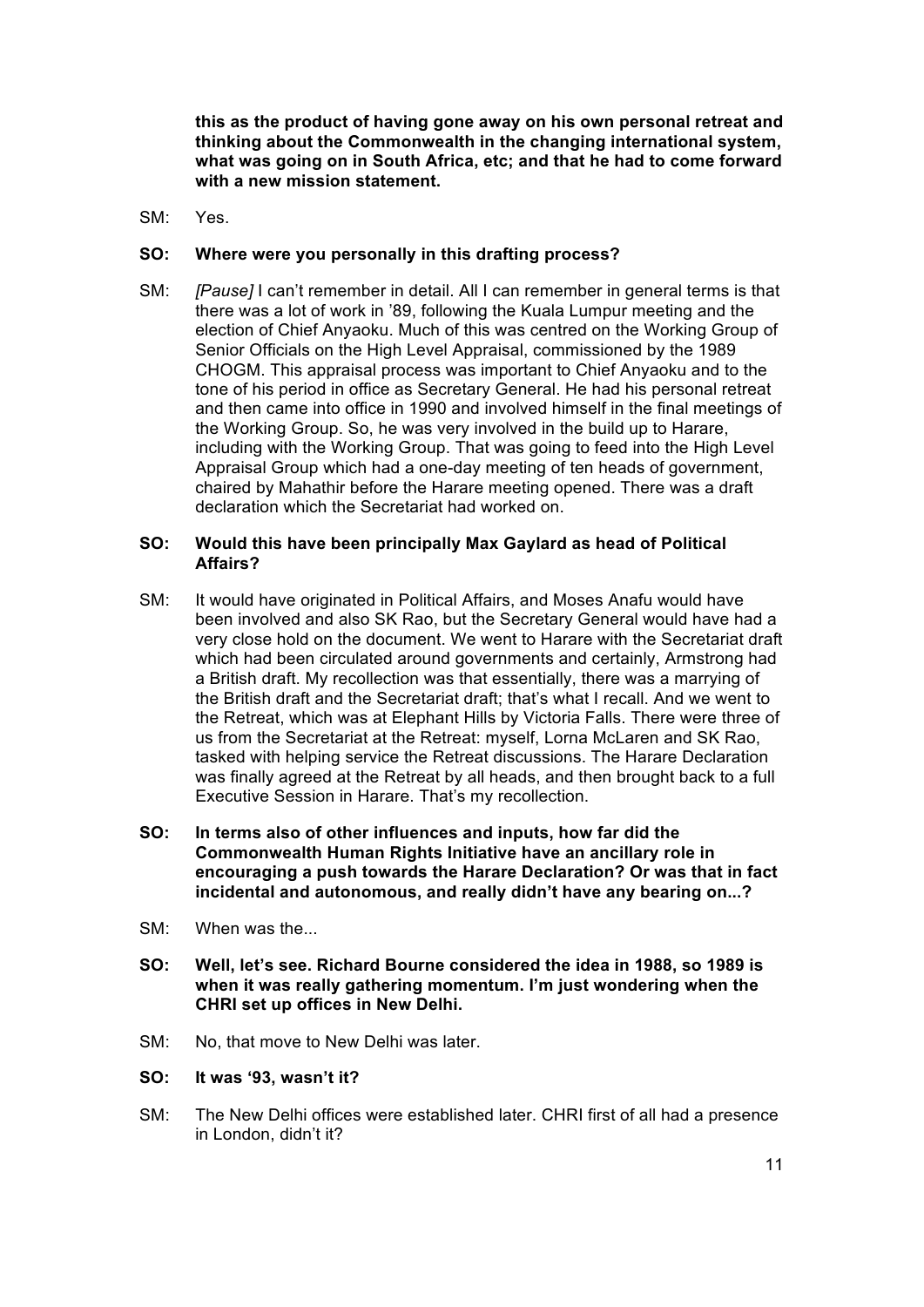#### **SO: Yes. I'm just wondering if the CHRI and human rights discourse within the Commonwealth were in any way influential?**

- SM: I think it would have added to the mix. I think that there was a lot of debate going on in the late '80s about the Commonwealth putting its own house in order, so that would have been a contributing influence, certainly.
- **SO: If Mrs Thatcher was under increasing fire for having been 'the odd one out' on the question of sanctions toward South Africa, was then the British riposte to this pressure a demand that the Commonwealth set its own house in order? That if Commonwealth countries were going to criticise the internal affairs of another sovereign nation, they should look at their own political rights record?**
- SM: Well, I don't think it was quite in those terms. I think it was played out much more in the media and in particular between 1985 and 1990 as the debates about South Africa and sanctions got more acute. And some of the opinion expressed in the media in the UK would have been accusing the rest of Africa and the rest of the Commonwealth, in lots of cases, of being dictatorial, of ignoring human rights, of corruption and therefore double standards. But it would have been a much more sophisticated, nuanced version of that in the exchanges involving governments. I think that here was something that Chief Anyaoku himself became personally committed to and it became his mantra when he became Secretary General, resulting from his six month retreat before taking office. He understood that charge of double-standards and he set about persuading governments and helping them to realise that they ought to change. So I'm not sure that I think it would have been a British view exclusively that more needed to be done for the Commonwealth to put its house in order. I think a lot of the impetus would have come from the SG himself.
- **SO: Stuart, coming out of the Harare Commonwealth Heads of Government meeting was a Commonwealth initiative, a Commonwealth push led by Chief Emeka, to help South African transition. The Commonwealth had just successfully formally promoted democracy through the Harare Declaration. Nelson Mandela of course attended the Harare CHOGM and, it is said, advised delegates on how best to facilitate South Africa's transition. I wonder if you could add some reflections, please, from your own personal stand point of where was the Commonwealth in that critical four year period, between 1990 and 1994, in helping and supporting South African transition?**
- SM: Yes, as far as I recall, Mandela had a closed session with heads. So, he would have had the opportunity of sharing his thoughts with heads of government in Harare, but I don't know whether this formed part of the record at all. It would have been very much a closed session. I don't think it had senior officials there: I'm not even sure it had Secretariat staff there, but from that point there was a fundamental change in the Commonwealth's attitude to South Africa. The Chief was cautious about how warm the relationship with the South African government should become and at what speed. Later on, when the whole question of relaxing sanctions became an issue he talked about what he called the 'Programme Management Approach to Sanctions' because when things started to move in a positive direction, there were some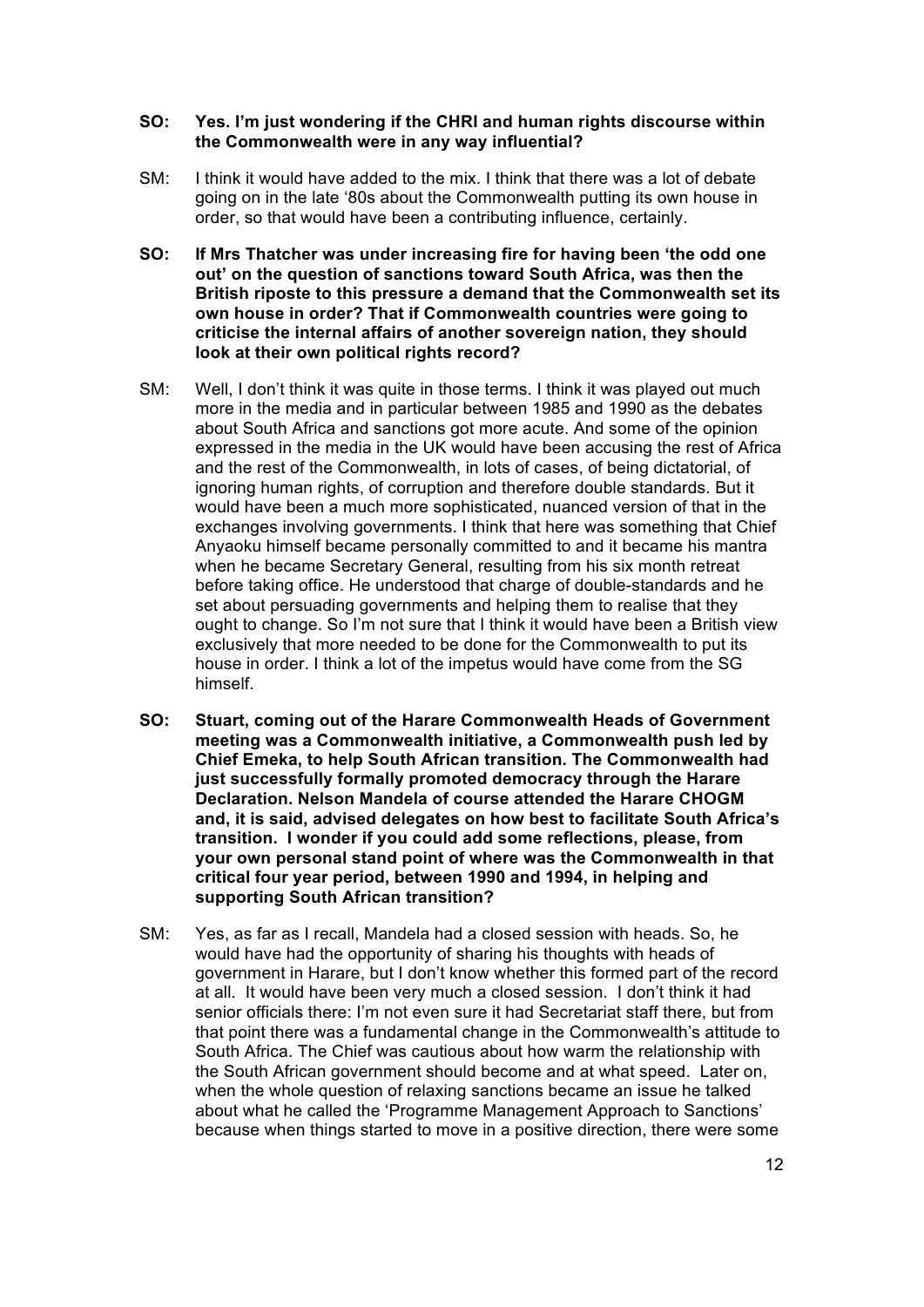who said, "Oh, sanctions should be lifted immediately." Chief was very cautious about there being a gradual relaxation of sanctions and that each positive movement should be rewarded by a comparable relaxation of sanctions. It shouldn't all be done in one go but in a managed way. Anyway, from Harare he went down to South Africa and he took me with him. I can't remember, I have a feeling that we saw de Klerk, but we certainly saw Pik Botha.

I remember there being a lot of suspicion from the South African government initially. Here was this Commonwealth that had been a thorn in their side for so long, now saying it wanted to come along and help. I remember Chief with Pik Botha being quite disarming: when we first came into Pik Botha's office being offered refreshments and Chief saying that he'd like a cup of rooibos which I thought was a typical Chief touch to choose  $a...$ 

# **SO: A quintessentially South African tea?**

SM: …yes, and it was a very important ground breaker really in terms of changing mind-set and in seeing how the Commonwealth could help. I have to remind myself of the direct chronology, but CODESA I was '91, was it?

# **SO: 1991, yes.**

SM: '91, yes. So one of the first things was to provide an international element to the negotiations. This was one of the Chief's initiatives that it would provide local negotiators and the participants in the negotiations with some kind of reassurance if there was an international observation dimension at the negotiations.

#### **SO: Was this formal observer status because CODESA was formed by the South African government to negotiate with the ANC for a new democratic constitution, but these were internal discussions?**

SM: Yes, it was an internal process, but what the South African government and all parties agreed to, on the initiative of Chief Emeka, was that there should be international observers present as a means of reassurance. There is a report on the record of the Commonwealth's observation of the CODESA process.

# **SO: Were the distinguished observers selected primarily because of their legal background?**

SM: No, but the legal background would have helped. It was helpful that Geoffrey Howe was a lawyer, but certainly not a primary reason why he was there. Then of course as we went on, there was the development of COMSA, the Commonwealth Observer Mission in South Africa, and the effort around that.

#### **SO: So again an initiative from Chief, a recommendation…**

SM: Yes, the Chief actually got a UN Security Council resolution on South Africa and on the growing violence in particular between Inkatha, the PAC and the ANC. This resulted from his discussions, first, with Mandela, De Klerk and others, and, subsequently, with Boutros Boutros-Ghali and with Cyrus Vance, then the UN's Special Representative to South Africa.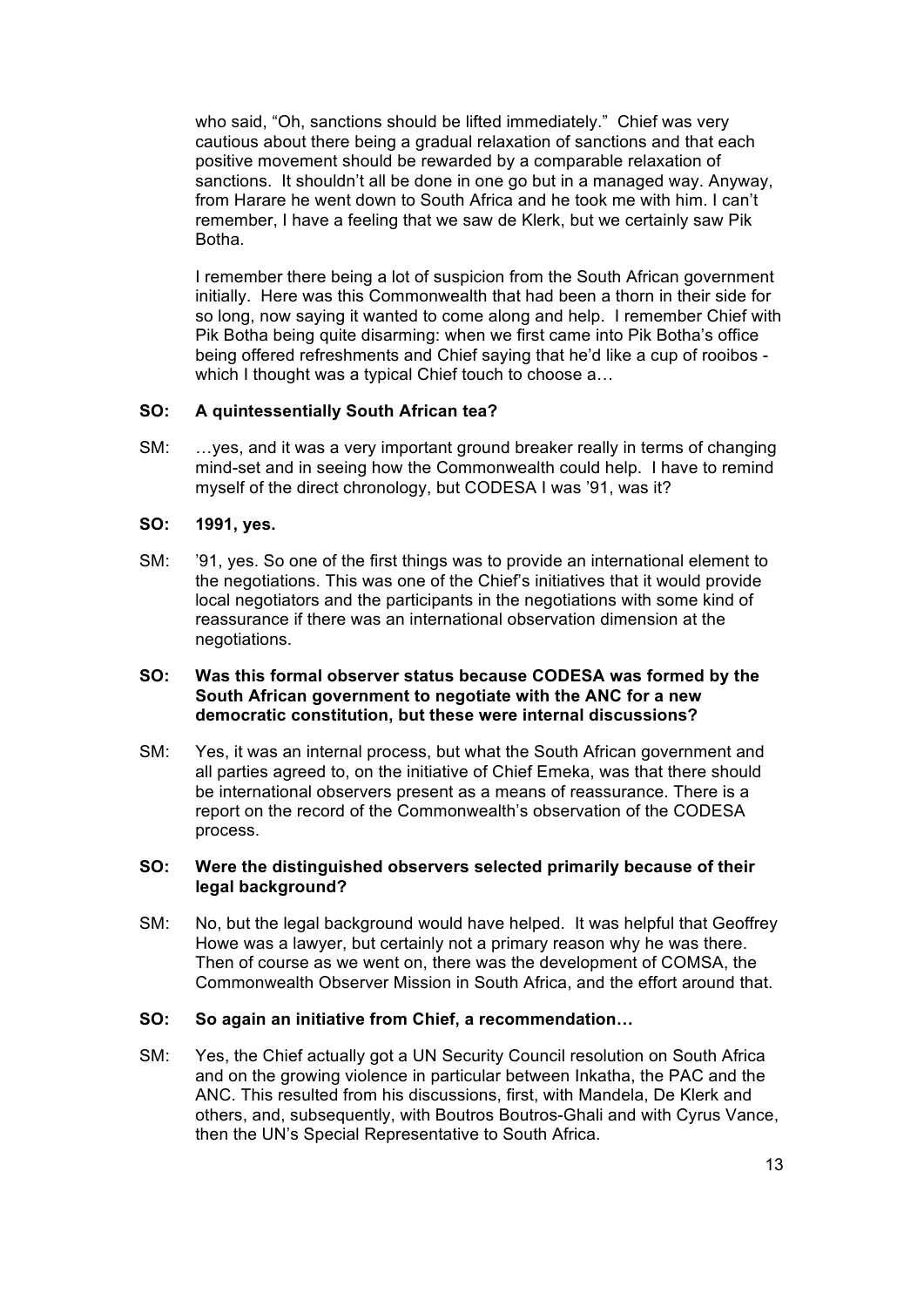It was very much Chief's initiative to deploy international observers in the flashpoints of violence in the East Rand and Natal in particular. That led to the deployment of the United Nations, Commonwealth, African Union and also European Union observers, under that UNSC Resolution [772, adopted unanimously 17 August 1992].<sup>1</sup> Now, in addition to the work of the observers trying to deal with the violence, the Commonwealth was putting in technical assistance, such as in the area of policing. There were a number of experts who were trying to help move the South African police from a very paramilitary kind of mind-set into a much more community policing approach.

#### **SO: Was that under the auspices of the Commonwealth, or was that more a British bilateral assistance mission? They're not necessarily contradictory, but…**

SM: No, it was under the auspices of Commonwealth in that respect, though there was a lot of bilateral British funded support going in. But there was a Commonwealth presence on the ground which not only was there to deploy observers in potential flash points to address the violence, but also was providing technical assistance to the South African police; to the judiciary and to a whole range of other elements. That was done under the auspices of this Commonwealth mission, but quite a few of the personnel were British, including British policing experts. So my answer to you was that some of the funding for this was bilateral British funding, without necessarily going through a Commonwealth fund, but the delivery point was a Commonwealth delivery point.

Now, there was also another initiative which I think the British exclusively funded which was to do with police training and that exercise certainly involved Indian, Caribbean and British police. A whole number of Commonwealth police forces were involved. There was a proposal in '93 or thereabouts to set up National Peace-keeping force which would go into the townships as a peacekeeping force and with the confidence of local people. I believe the acronym was NPKF, or something like that.

#### SO: **It sounds like an early Soviet security service!**

SM: Yes it does, doesn't it? I know that once again there was an agreement that the Commonwealth would help with the training of this particular mission, but in the end I don't think it came to anything or maybe it had a couple of months of rather unsatisfactory deployment and then it was scrapped. But the crucial thing that the Commonwealth was able to do was to move quickly, in a couple of months, to put something together which other participants wouldn't have been able to do in anything like the same timeframe. I think that was important.

<sup>1</sup> UNSC 772 "authorised the secretary-general to deploy, as a matter of urgency, UN observers in South Africa to work in coordination with the structures set up under the National Peace Accord. It invited him to assist in the strenathening of those structures in consultation with the relevant parties. It also called upon international organisations such as the OAU, the Commonwealth and the European Community to consider deploying their own observers in South Africa. Angela King, a senior official of the UN from Jamaica, was appointed to head up the UN Observer Mission in South Africa (UNOMSA); she took up her post on 23 September. By the end of October 1992, 50 UNOMSA observers were deployed in all 11 regions of South Africa designated in the National Peace Accord. By 22 December, there were 17 observers from the Commonwealth, 14 from the EC and 11 from the OAU in South Africa. UNOMSA's deployment was weighted towards the Witwatersrand/Vaal and Natal/KwaZulu regions, where 70 per cent of the political violence had occurred." Taken from Enuga S Reddy: The United Nations and the Struggle *For Liberation in South Africa,*p.94*, http://www.anc.org.za/docs/misc/1992/roadtodemocracyl.pdf*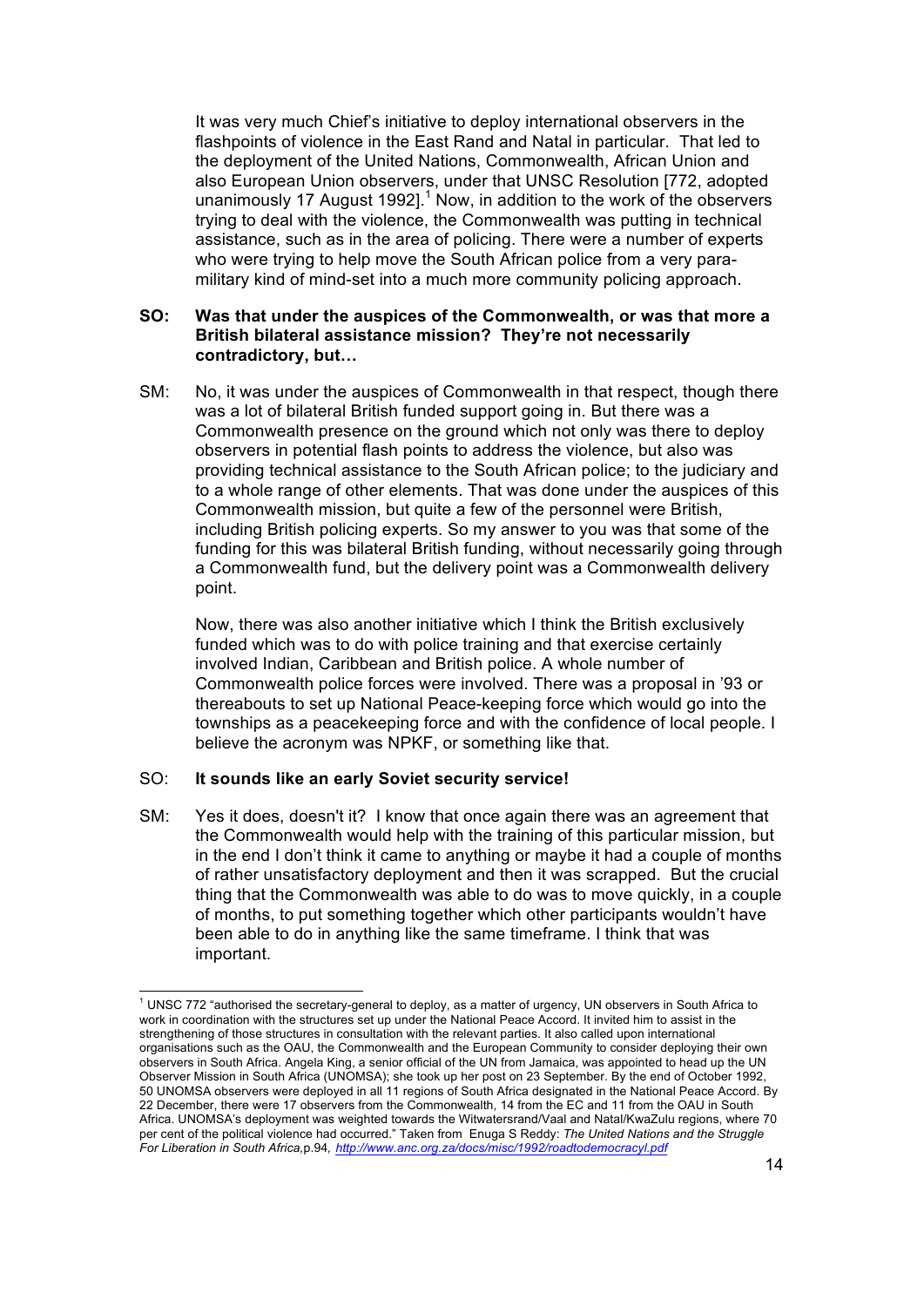- **SO: Stuart, what was going on in Natal in this particular period? There were violent incidents all over South Africa at this time, but Natal was the scene of the worst fighting. Some people have described it as a civil war between Inkatha and the United Democratic Front, which represented the ANC.**
- SM: A low level civil war, yes.
- **SO: Certainly the violence was appalling. It's estimated that approximately 14,000 people died in horrific circumstances, with approximately 22,000 casualties. What authority did the Commonwealth observers have to negotiate or mediate?**
- SM: There was an office in Natal. There were people permanently stationed there. Moses Anafu was in that category, and Moses did a lot of personal negotiation working with local churches, community groups and so on. Moses was a fantastic presence there; he was highly respected. I went down there briefly, to join the team. I remember going on Sharpeville Day in March 1993 to the East Rand where the Inkatha supporters were based in the hostels and were challenging the ANC. There was this whole debate about whether they could display their traditional weapons, which they successfully argued were 'cultural symbols', which they should retain.

At the end of the rally, there was a great danger that the Inkatha supporters would come out of the stadium and would start attacking the neighbouring ANC-supported areas. A little bit of that began, but Commonwealth and other observers were interposing ourselves to try and stop that happening. You don't just observe in those circumstances; you try and persuade a very large Zulu brandishing a spear that perhaps it would be better if he went home, or whatever. So, yes, we did attempt to place ourselves between warring parties, and that would involve trying to explain what we were doing and what we hoped would happen. On occasions the violence got quite close. I know that some international observers got shot at and rocks were hurled at their vehicles and all the rest of it. But that was the purpose of the mission. Linked to that, Moses played a sustained part in negotiations and meditation in Natal.

# **SO: Was he in close contact with the ANC leadership and the negotiations back at Kempton Park?**

- SM: He would have maintained contact with key people, though I don't think that he had a permanent presence in the room as an advisor. He certainly would be keeping in touch and feeding reports back to Chief Anyaoku, so that at crucial moments, when Chief's intervention was needed, the Secretary General could ring up key people and see to what extent he or the Commonwealth could help. So that was going on certainly.
- **SO: I do know that on occasions when Mandela went to Natal and appealed for calm on both sides. There were sections of the ANC who felt that he was depleting his moral authority, that he was spending his political capital by appealing for moderation rather than keeping a united ANC stance against Inkatha.**
- SM: Yes, well that concern ran all the way through to the elections, didn't it? When the elections finally happened, there was, by Commonwealth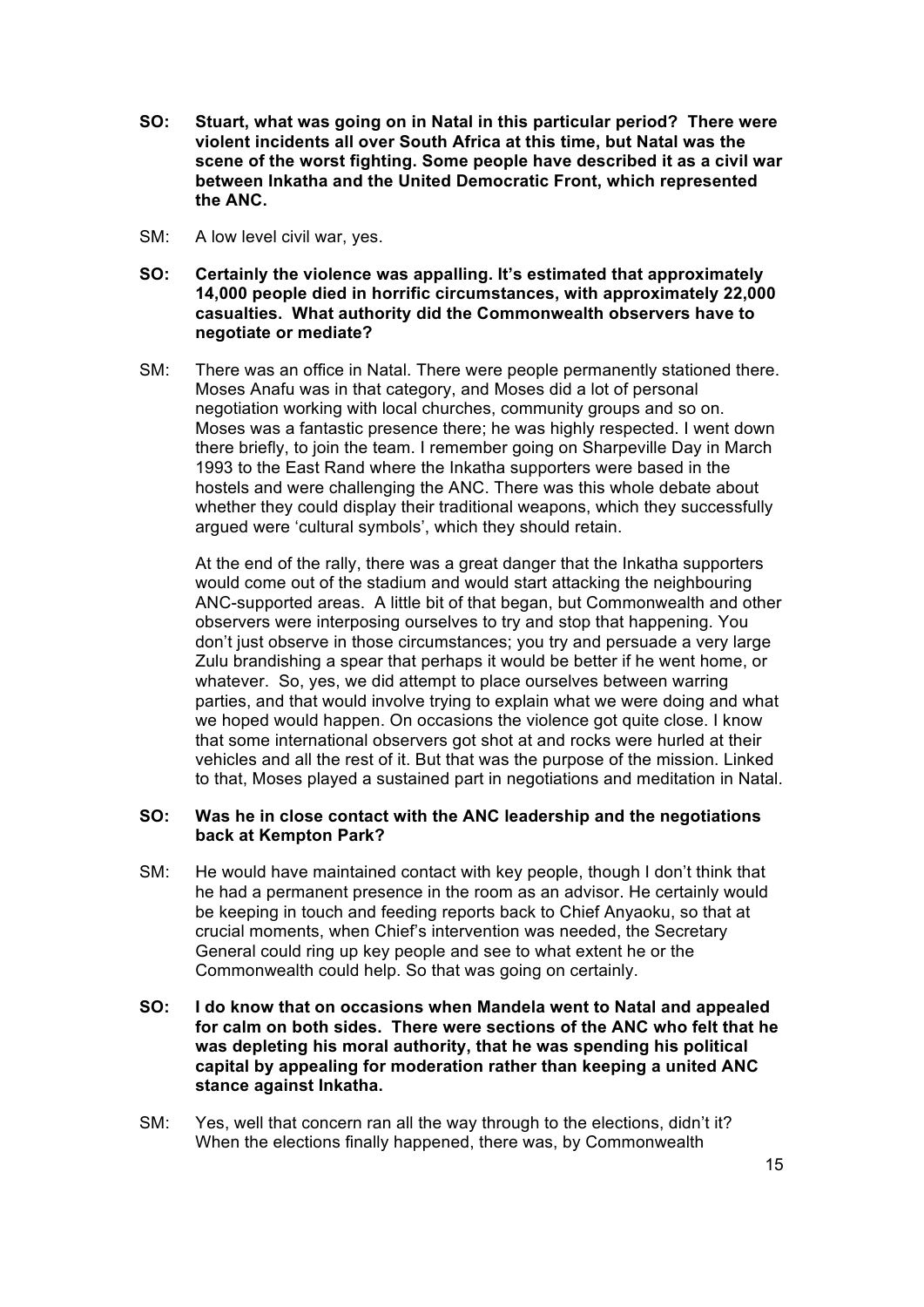standards, a very big observer mission there for those elections. Whereas in the rest of South Africa, by and large, I think we felt the elections were free and fair. In Natal, I think many recognised that the niceties of the election were something else and that what the result there represented was some kind of political compromise. I think the Commonwealth observers there were pretty unhappy with what they saw and the travesty of the democratic process there; but it was recognised that there had to be some agreed result to give Inkatha its place in the sun. So these elections were not disputed.

# **SO: So, did the Chief play any particular personal role in his diplomacy of encouraging Chief Buthelezi to take part in those elections?**

SM: Oh, yes, very strongly.

#### **SO: So was he responsible in getting the Kenyan Professor, Washington J Okumu, there at the very last minute?**

SM: Certainly Chief had many meetings with Buthelezi and his advisers. He also had meetings with forces on the right, including the Conservative party, with all sorts of people he was attempting to keep on board. Moses Anafu would certainly, on Chief's behalf, go and keep in regular contact with Buthelezi. I went up several times with Chief to Ulundi to see Buthelezi.

#### **SO: How did Buthelezi respond to this Commonwealth mission?**

SM: I think, on the whole, quite well. There were all sorts of suspicions. There were fears that the Commonwealth was too much in the pocket of the ANC. Equally, the ANC would have been suspicious about the Chief being too friendly with Buthelezi. But I think Chief was well aware that there had to be a meeting of minds on the key issues. After all, when finally South Africa came to the elections there were about five apparently insuperable obstacles to them holding those elections. One of them was the sheer logistics of getting a country – most of whose people had not voted before in their lives – to take part in a very complicated election.

One of the small technical imperfections of the recently-released Mandela film [*Mandela: Long Walk to Freedom* (2013)] was that it gave a very simplified view of what those elections were like. The film provided a glimpse of a polling station. Actually, it was immensely complicated: the ballot paper was huge because it had a large number of parties on it. There was this last minute negotiation about whether Inkatha would boycott the election, or whether Inkatha would fight. Then, once they agreed to stay in, there had to be a strip stuck on the bottom of the ballot paper to include Inkatha. That was a massive task. People worried about the timing of all this. Voters were certainly voting for the presidency and I think they were voting in three lots of elections, the presidency; the national parliament...

#### **SO: And the province.**

SM: …and the province. That meant that you couldn't expect a single voter to be out of the polling station under, whatever it was, six minutes or something. It couldn't be done, and of course the only way it was possible was because people threw out of the window any ideas of starting and finishing times. They just went on until it was over.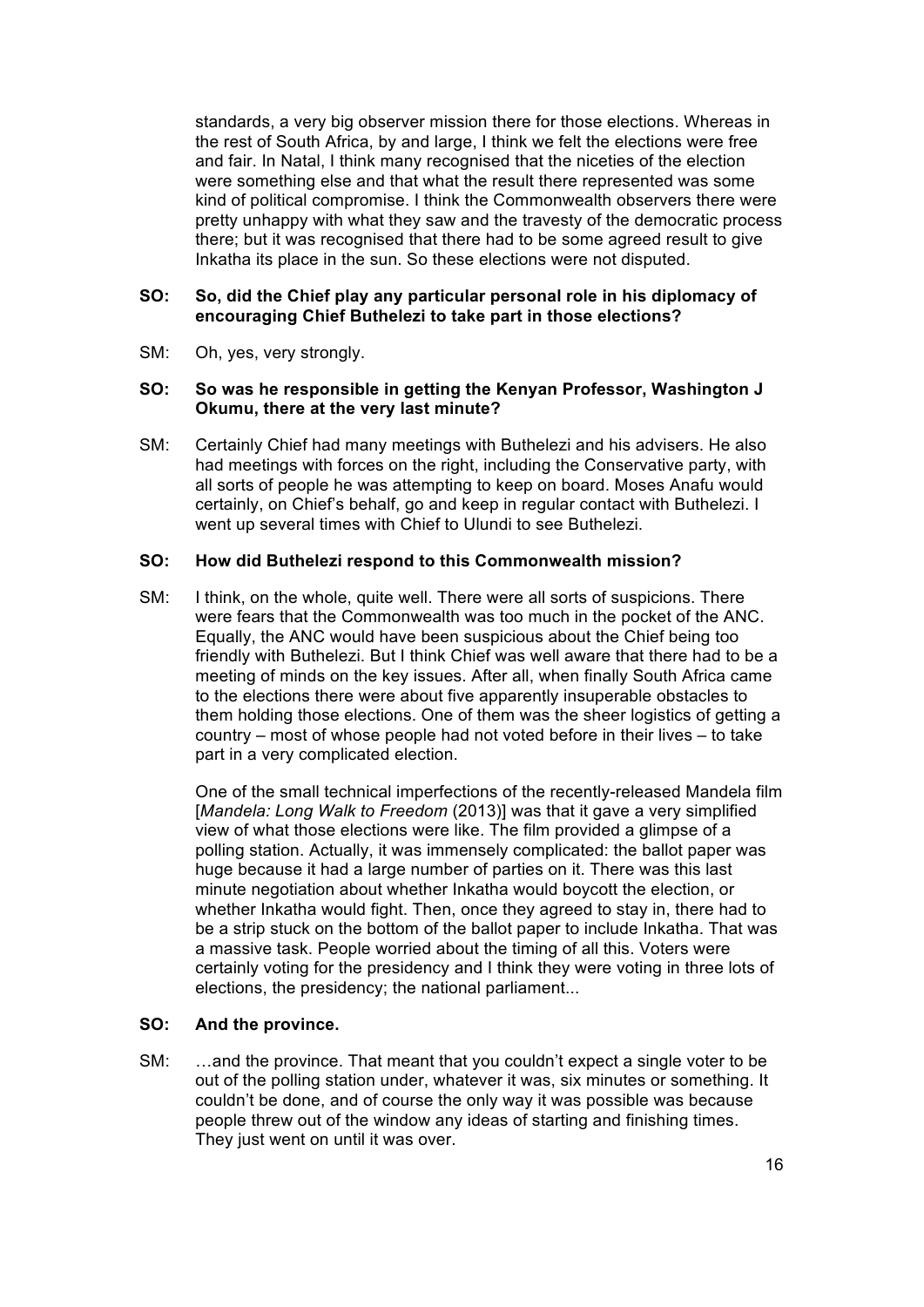- **SO: Was the Commonwealth giving advice to the South African electoral commission in drawing up of the ballot, in voter registration, voter education, in preparation of the ballet paper? Or was that entirely a domestic process?**
- SM: I would need to refresh my memory, but I'm pretty certain there was technical assistance going in on all these issues. So often, it isn't just a case of deploying an election observer mission, there's a lot of activity going in…

# **SO: Absolutely. It's the preparatory work beforehand.**

- SM: A lot of people would say not enough, but certainly there was technical expertise going in. Then this was followed by the observer mission. But as I say, for a lot of people it was a miracle election because all these aspects, including the whole threat of a right-wing coup and right-wing violence. There were bombs going off and so on, a fear that...
- **SO: The very recent memory of the assassination of Chris Hani in '93.**
- SM: Yes. So in that respect it was a miracle.
- **SO: Did you stay in touch with Pik Botha? I know he was not involved in the constitutional negotiations, even though a lawyer, but before 1994 while he was still Foreign Minister? Certainly foreign governments were beating a path to South Africa's door, wanting to put up missions in South Africa, and as Foreign Minister, Pik Botha still had responsibility for the international dimension of South Africa emerging from its pariah status. Was Chief part of that process in any way?**
- SM: He was in touch with Pik Botha. There were regular exchanges with all the parties, as he attempted to exercise some influence for the better, yes.
- **SO: In terms of the Commonwealth and conflict mediation, South Africa is a remarkable success story with the Commonwealth as a significant, not overwhelming, but a significant contributory player. What about the possibilities of mediation in the Sri Lankan civil war because that was also becoming increasingly violent in the 1990s.**
- SM: Yes.

# **SO: Could your reflect on that?**

SM: Yes, again I'd have to check the dates, but there was a window that opened. Chief certainly found that he was under a lot of pressure in the early '90s from certain Australian parliamentarians, because at that stage the Australian Tamil communities were rather more vocal than the Canadian. We now think of Canada as being a major source of Tamil lobbying, but initially it was Australia pressing for Commonwealth involvement in some sort of mediation. Chief of course rehearsed the familiar argument that the Commonwealth could only be involved with the consent of both parties. But he was working behind the scenes to see if he could be of help in this way. As he worked with President Kumaratunga, he got her assent to develop an initiative and he had a series of meetings with the Tamil Tigers, in Paris and in London. From that he developed some plans for Commonwealth mediation. The very first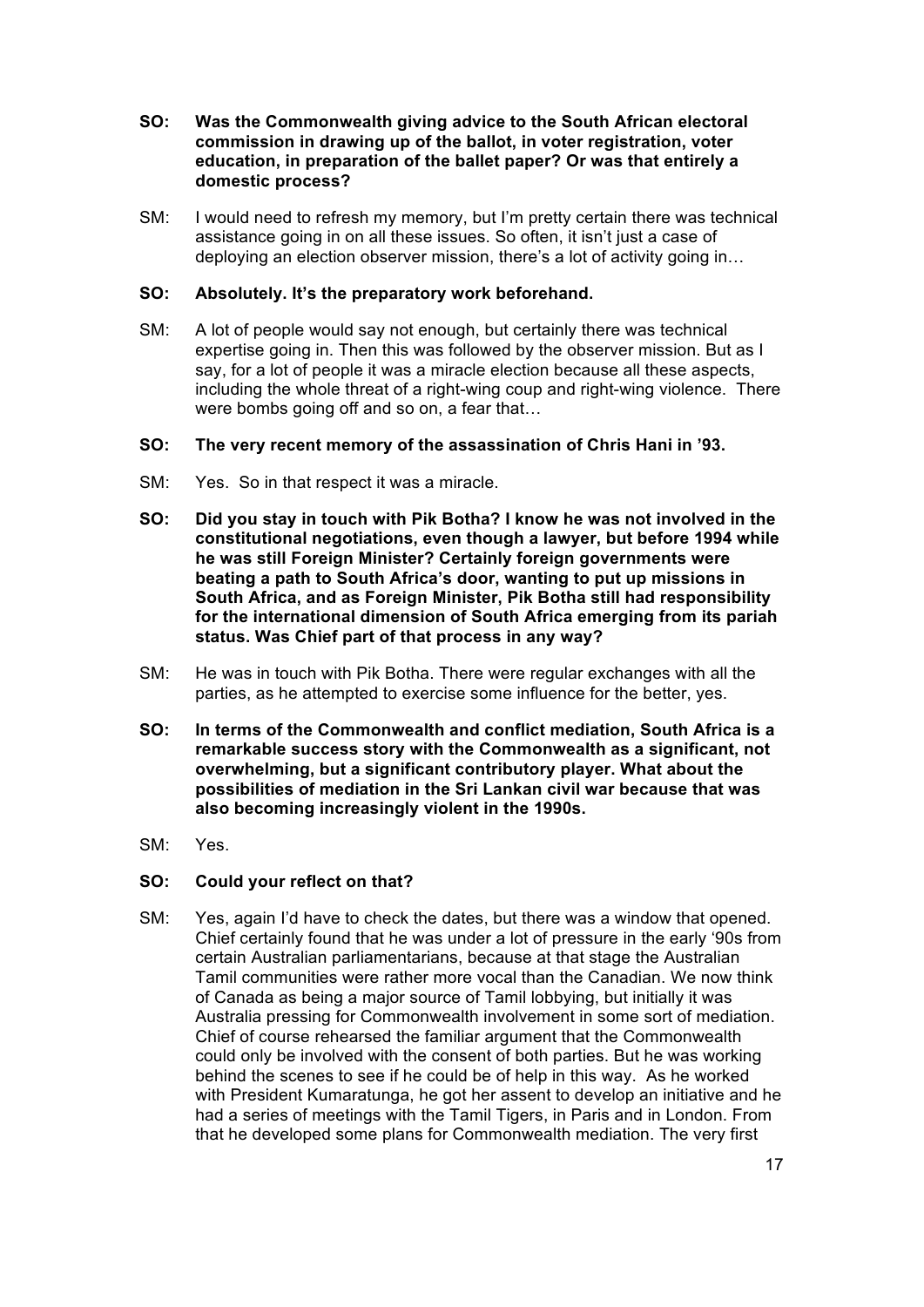steps would have been 'talks about talks', and it would have been in a neutral venue, below the radar. I think initially there was some talk of the UK being the venue. The initiative got quite advanced to the point that he was prepared to send emissaries to see the Tamil leader Prabhakaran in his HQ in the Vanni, northern Sri Lanka. That was about to happen; but the Red Cross needed written agreement from the LTT that we could have safe access, but in the end that was not forthcoming. The Tigers gave a verbal agreement, but the Red Cross would not facilitate the visit without the written consent of both sides, so it became too problematic.

What we didn't know at the time was that the initiative was widely known about in Sri Lanka and the Catholic Bishops in the north were very much behind it and were urging it on. I think had we realised then, and had the Commonwealth had more resources, one of the things that we could have done was to have established a presence on the ground, say in Jaffna, for liaison and for gathering local intelligence. Obviously, Chief was pursuing the approach in a highly confidential way, but it would have been, I think, very valuable to have some kind of related Commonwealth presence on the ground.

#### **SO: Was he keeping a core group of Commonwealth heads informed of what he was doing? Or was he trying to be highly discreet and autonomous, and so was not in fact in touch with key Commonwealth leaders?**

SM: He would have told the British because he needed to have some initial approval from the British to facilitate any such negotiations. In fact, I believe the British may have facilitated the talks with the Tigers that took place in London with the Chief, in terms of visas and so on. In principle, I think the UK government hinted that it would be willing to assist in terms of the UK as a location for any formal talks. Now, whether Chief talked more widely to other governments… It wouldn't surprise me if he talked to the Indians, given their position and previous involvement.

#### **SO: The political vital necessity of India's involvement, given proximity and the whole question of flow of arms.**

- SM: Yes. Rajiv Gandhi was assassinated…
- **SO: He was assassinated in '91.**
- SM: …in '91. India had had a very directive involvement and a very painful involvement in Sri Lanka.
- **SO: Indeed.**
- SM: …which the Chief would have been sensitive to, I'm sure.

#### **SO: Do you know if Chief had advanced discussions about particular Commonwealth funding for a permanent Commonwealth presence on the ground as a point of observation, as a mediation resource?**

SM: It didn't really arise at the time and I think he would have probably needed some persuasion on that because he liked to play things very close to his chest. He would see this very much as a personal initiative that he wouldn't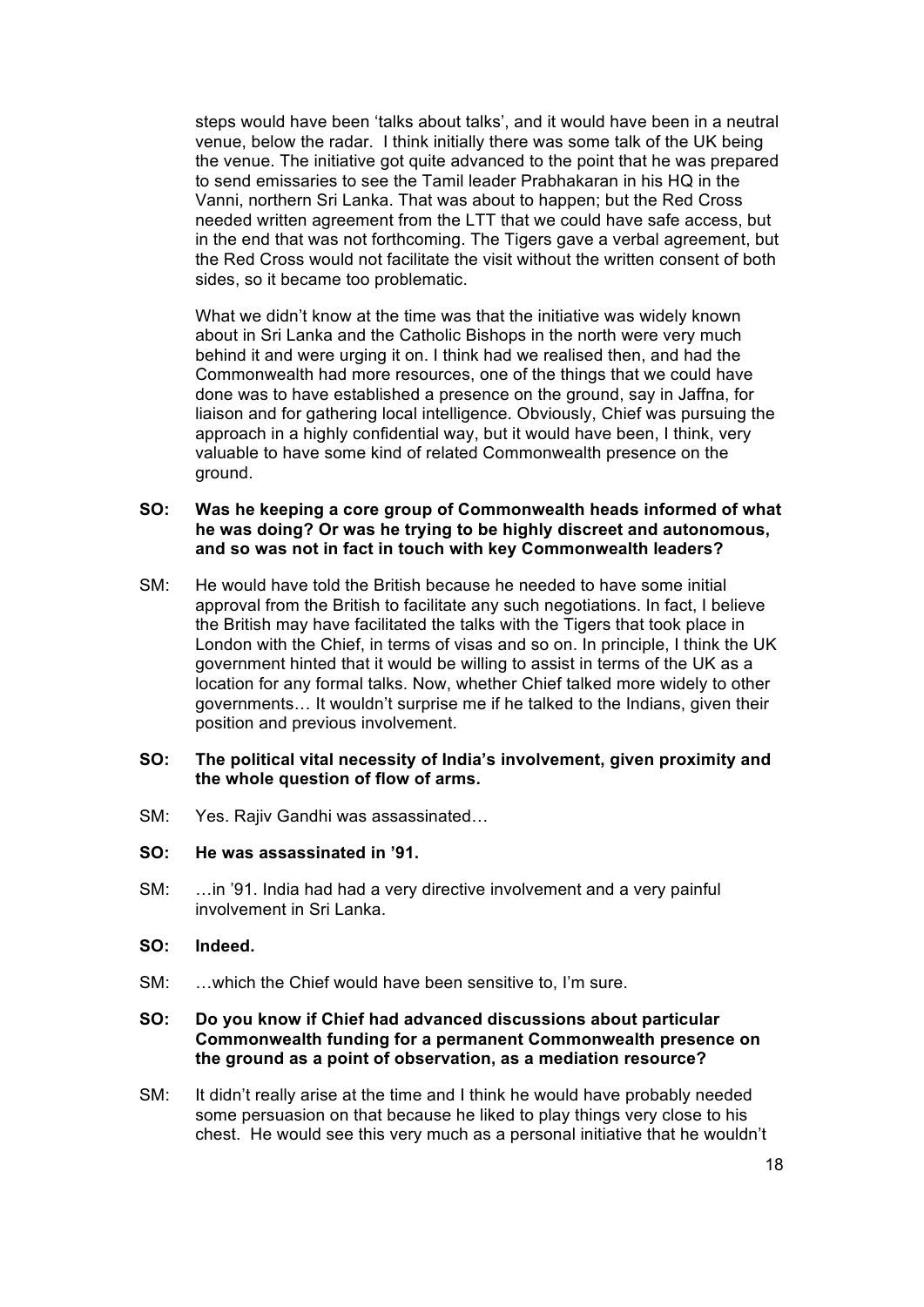want to talk about widely. So, he probably might not have been attracted by the idea of any kind of permanent presence on the ground, unless he could be persuaded that actually the initiative was more widely known about than he suspected. And that presence might have been dressed up in some different way: I think he would also have feared that he might risk losing control of the process if he had a presence on the ground, and anyway, the Commonwealth couldn't afford it.

# **SO: I was going to ask was it lack of funds that actually stopped this particular initiative? You said about the Red Cross required written confirmation from the LTTE of your safe conduct, but…?**

SM: No, funds wouldn't have prevented us undertaking that aspect of the operation, but certainly funds would've been an issue if we wanted to set up an office for six months or a year. Like the operations in South Africa in Natal, it would have involved securing bilateral funding for that from sympathetic governments – probably the Canadians and the British. That would have taken the initiative away from the kind of very confidential area that he would have wanted. So, I can see why he would have needed to be persuaded of the value of it, and we certainly didn't get that stage.

# **SO: And there was no revival of the initiative during your time after that?**

- SM: Not after that, no, because the Norwegians took over and then the Norwegians were there for quite some while before that initiative failed.
- **SO: Did they in any way draw on your particular contacts or your experience to help them form any contacts, or was it an entirely autonomous peace initiative?**
- SM: I'm not aware of that. Whether Chief had any contact with Norwegian government I don't know; he may have done.
- **SO: Please, Stuart, if I could ask you as my last questions on conflict mediation and dealing with military coups: the Auckland Summit saw the emergence of the Millbrook Declaration and CMAG. How much had the CMAG idea been in gestation before Auckland? I have been told repeatedly that it was Mandela's outrage at the execution of Ken Saro Wiwa – his sense of moral affront at the Abacha regime's decision to ignore his personal plea for clemency – which was key at this particular Commonwealth heads of government meeting. But there must have been important preparatory ground work before Auckland on CMAG.**
- SM: Yes. Well, I think Chief Emeka felt at an early stage that something more was needed beyond the Harare Declaration. The programme for democracy that he had instituted had to be more than a basket full of carrots in that respect. There had to be a hint of a stick there as well and I think he was clear on that quite early on; but it was a question of when could that become a realistic proposition. He was certainly talking about a mechanism of some sort well in advance of the Auckland meeting. I know the British had their own views about it. It wasn't called CMAG, but I believe they talked about a committee or action group of some sort.

#### **SO: With the Foreign Office? With Number 10?**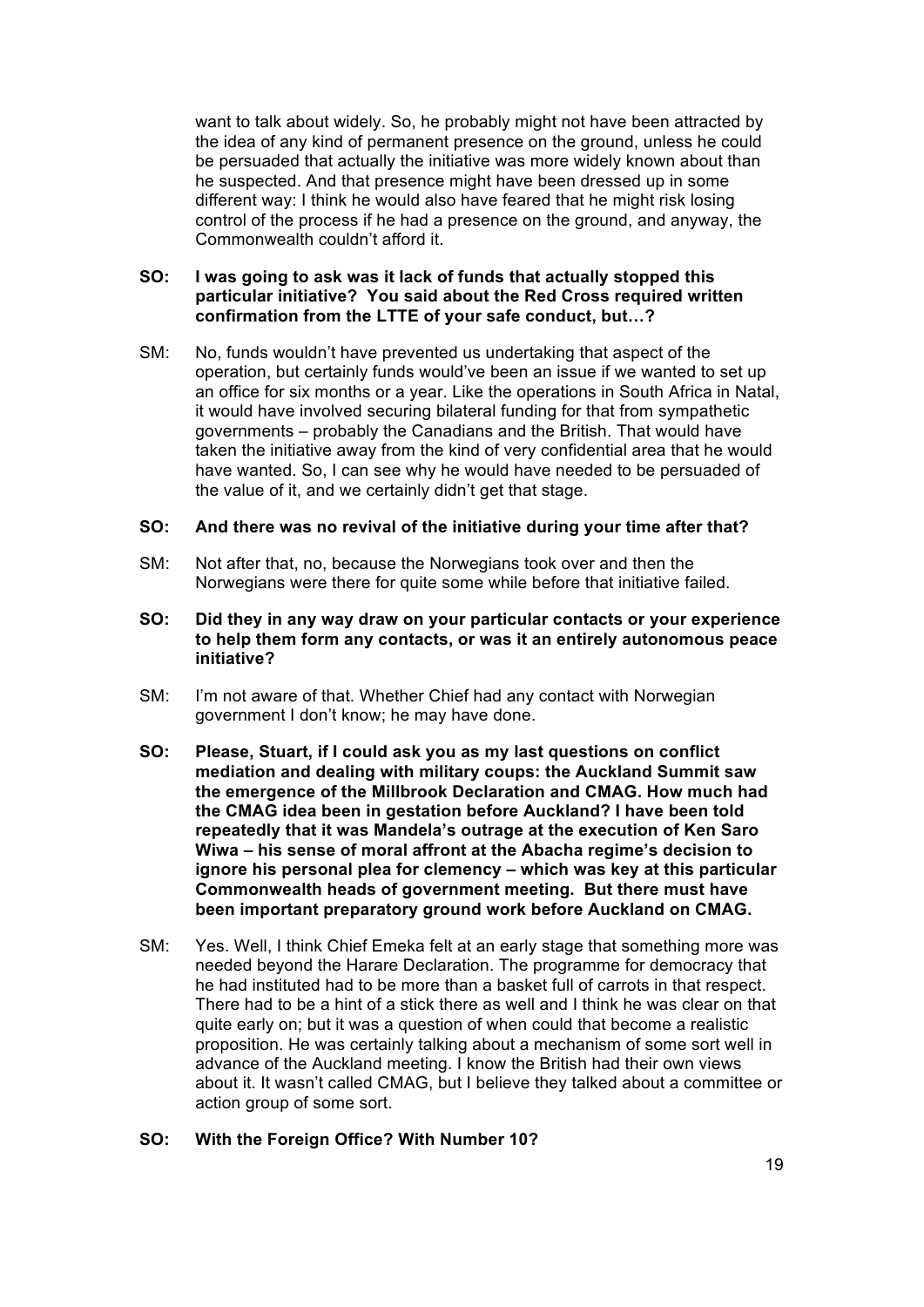SM: I think it was with the Permanent Under-Secretary of the Foreign Office.

# **SO: Not the Cabinet Secretary, the Permanent Under-Secretary?**

SM: I think so. He may well have talked elsewhere as well. Of course this was immensely sensitive because in his own country he was in the firing line and I think he was very courageous on this as well. It showed a lot of personal courage to pursue the principle regardless of what it might mean for him. Because, after all, Nigeria's departure from the Commonwealth – which was highly likely, in the light of their suspension – would have put his own personal position in jeopardy.

# **SO: Do you think it would have made his position as Secretary General untenable?**

- SM: I think it might have done, yes. I think technically he might have been able to carry on because the rule that we had in the Secretariat was that you served out your contract until its end. Then, if your country is no longer a member of the Commonwealth, you leave. I think in the case of a Secretary General, it would be very odd for a Secretary General from a country no longer in membership to continue. I would have thought it would have made his position untenable. For years I had a pre-prepared statement in my in-tray on Nigeria's departure from the Commonwealth, awaiting that eventuality, because we expected it at any moment. Nigeria is a big and proud country and to be suspended from membership and be treated in this way is not something that they would have treated lightly. After all, the Abacha regime was itself a very unpredictable and volatile form of governance which seemed to only operate at night time.
- **SO: In terms of drawing up the idea of a Commonwealth Ministerial Action Group, you're suggesting that this was a cross fertilisation of ideas between Political Affairs, the Office of the SG and possibly the Permanent Under Secretary at the Foreign Office? Or do you think there were separate drafts that were developed in different camps?**
- SM: The initiative would have very much come from the Chief himself. It wouldn't have originated in Political Affairs, though he would have got the Division involved. I certainly remember the drafting of the Millbrook Commonwealth Action Programme. That would have involved Political Affairs as well as the Office of the SG but the specific mechanism was something which I think the Chief kept pretty much under wraps; but he was insistent that the whole furore about Ken Saro-Wiwa and Nigeria's execution of the Ogoni Eight should be separated out from the question of establishing CMAG. So from my recollection, at the Retreat, first of all the question of the Millbrook Commonwealth Action Programme and the question of CMAG was agreed, and then the issue of Nigeria was addressed. I think that was the sequence.

# **SO: How much preparatory diplomacy did the Chief embark upon in the run up to Auckland to try and set the stage for the acceptance of a Commonwealth Ministerial Action Group?**

SM: I think it was very significant. He always prepared for heads of government meetings very carefully with many bilateral meetings with heads of government. He would have had some of these meetings 'above the line', as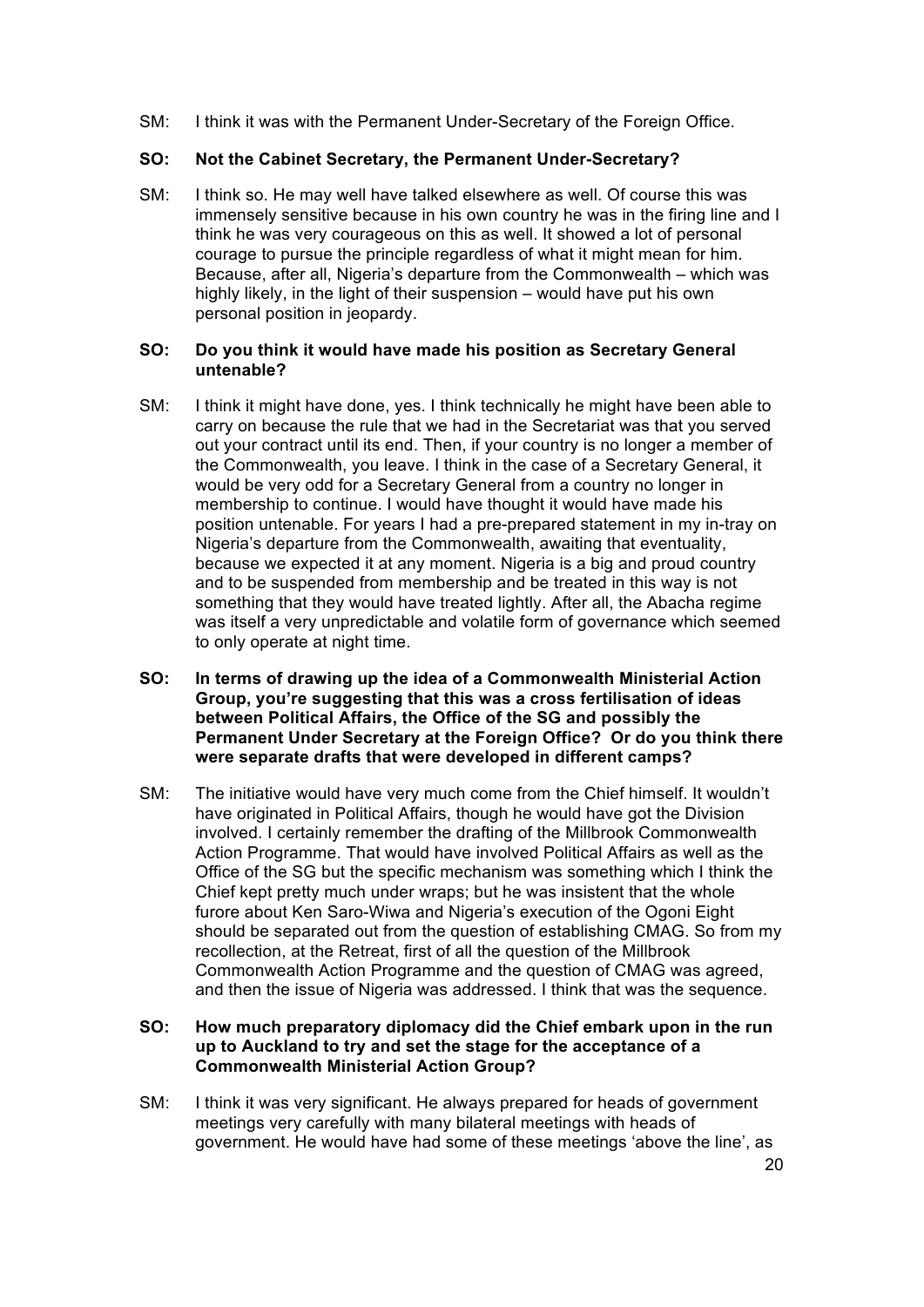it were, and some of them would have been tête-à-têtes with the head concerned. It may well have been that he would have reserved something like this for 'below the line' discussion which the official record wouldn't reveal at all. It would be inconceivable for Chief to go to Auckland with a proposal like CMAG and not to have had substantial backing from all the major players. Though it still would not have been a 'done deal'!

# **SO: Do you remember any apprehension on his part that he wasn't going to be able to persuade heads of the need to endorse the CMAG idea?**

SM: Yes, absolutely. I know that he felt that he was sailing close to the wind on this, but this is where paradoxically the whole Ken Saro-Wiwa tragedy was a bonus in that regard…

# **SO: It helped to make sure there was no opposition, but the preparatory ground work beforehand would also have been critical in leading up to heads' acceptance?**

SM: Yes, it was critical, but it wasn't necessarily decisive and it was actually the behaviour of Chief Tom Ikimi, the Nigerian Foreign Minister, who at the Opening Executive Session behaved so boorishly. That, coupled with the terrible circumstances of the execution, made CMAG much more of a certainty. The execution of Saro-Wiwa was badly bungled.

# **SO: Yes it was.**

SM: It was horrific, coupled with the fact that Ken Saro-Wiwa's son was present in Auckland and was trying to lobby for his father. As you say, Mandela felt that he had invested personal capital when pleading for Saro-Wiwa's life and then he felt betrayed. That was the thing I think that pushed heads firmly into the CMAG camp and that's why Chief's approach was to say, "Let's first of all deal with the principle of this mechanism. Then, once we've agreed the principle, we move on to how we deal with Nigeria." Mandela was initially leading the charge for Nigeria's expulsion, and not for anything short of that. But then heads invoked  $-1$  think Chief would have argued for this  $-$  the procedures in Millbrook that they'd just adopted and the idea of there being a substantial process of engagement thereafter. I think in the period from Auckland through to the caretaker administration and the return of Nigeria to democracy in 1999, there were something like sixteen missions or meetings. It was an intensive period of activity involving Nigeria. I'm not just talking about SG's meeting – these were CMAG or CMAG-related. It was a baptism of fire for CMAG, which was set up with Don McKinnon as the Vice Chair and Stan Mudenge as Chair.

# **SO: He was the Foreign Minister from Zimbabwe?**

SM: Yes. That perhaps again is one of the ironies. I think, the work was very positive and of course the military coup in Pakistan was in '99, wasn't it?

#### **SO: Yes, it was.**

SM: I went on a CMAG mission there to meet Musharraf, the new military leader. Lloyd Axworthy, the Canadian Foreign Minister, was leading the mission, and I was coordinating the Secretariat support team. We produced a report for the